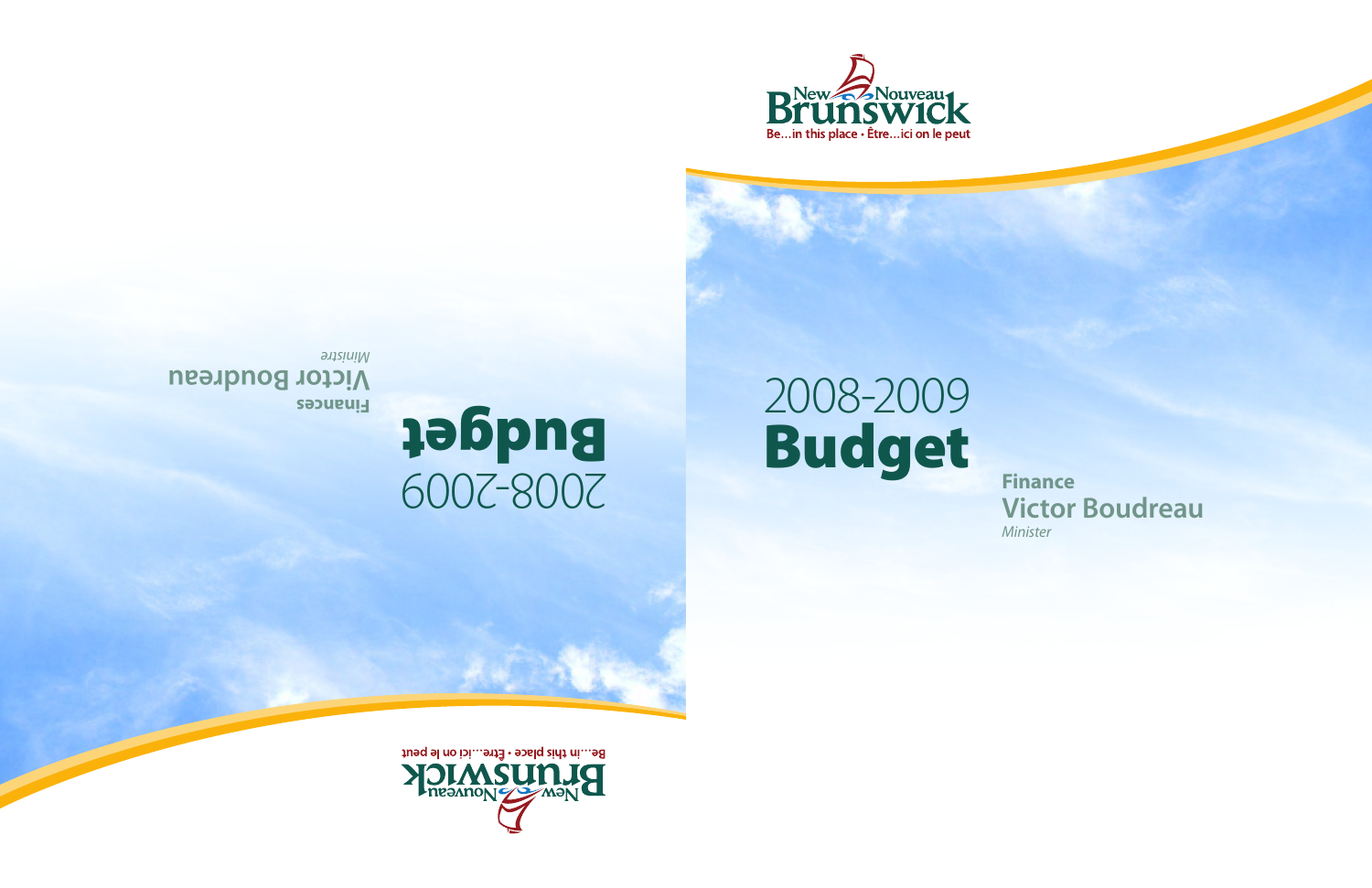#### **Budget 2008-2009**

**Published by:**  Department of Finance Province of New Brunswick P.O. Box 6000 Fredericton, New Brunswick E3B 5H1 Canada

Internet: [www.gnb.ca/0024/index-e.asp](http://www.gnb.ca/0024/index-e.asp)

Tuesday, March 18, 2008

**Cover:**  Communications New Brunswick (CNB 4868)

**Translation:**  Debates Translation, Legislative Assembly

**Printing and Binding:**  Printing Services, Supply and Services

ISBN 978-1-55396-297-7

ISSN 0833-5680

Printed in New Brunswick



Think Recycling!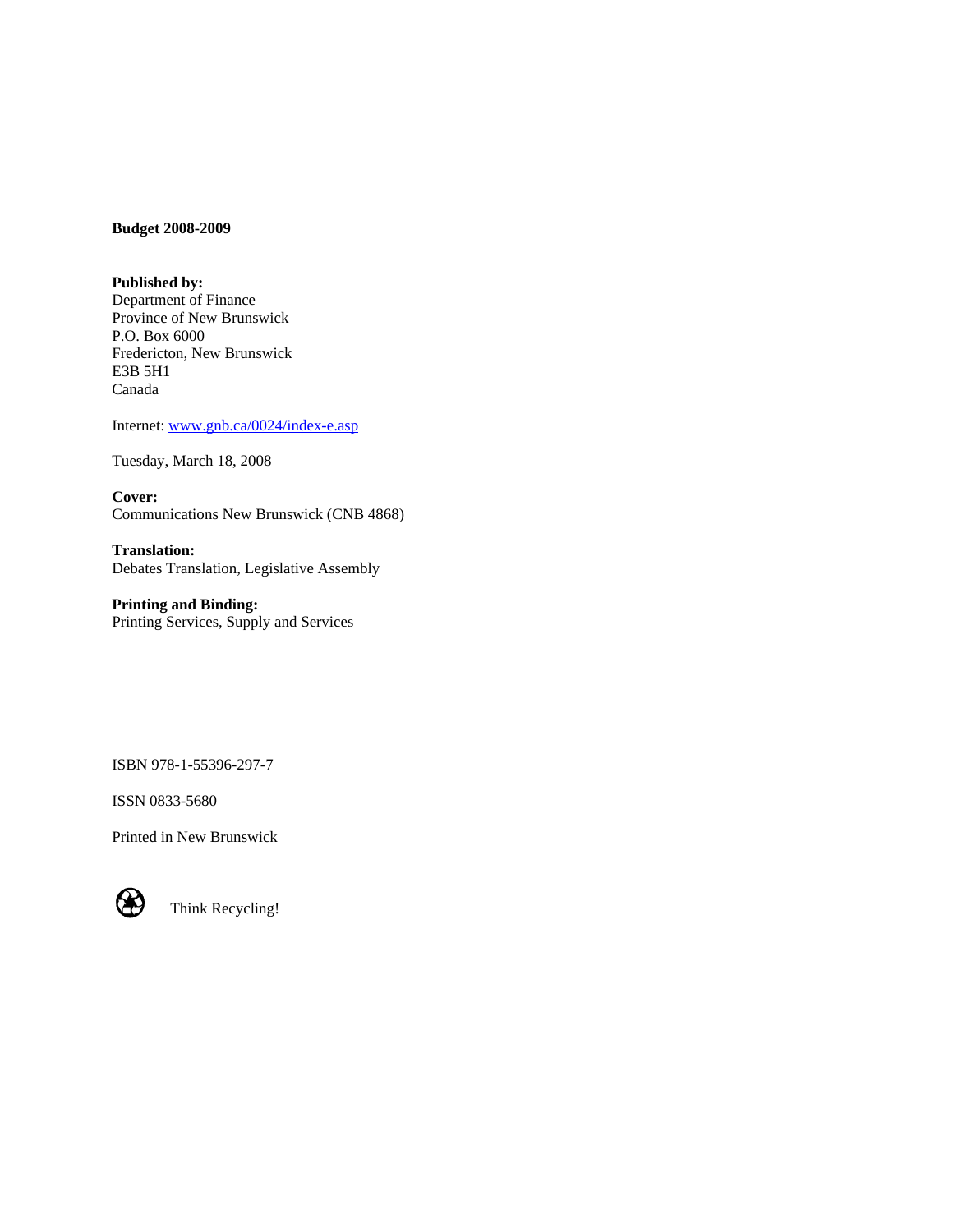# **Table of Contents**

| Transforming New Brunswick and Investing in Self-Sufficiency 10  |  |
|------------------------------------------------------------------|--|
|                                                                  |  |
|                                                                  |  |
|                                                                  |  |
|                                                                  |  |
| A Competitive Tax System for a Self-Sufficient New Brunswick  19 |  |
|                                                                  |  |
|                                                                  |  |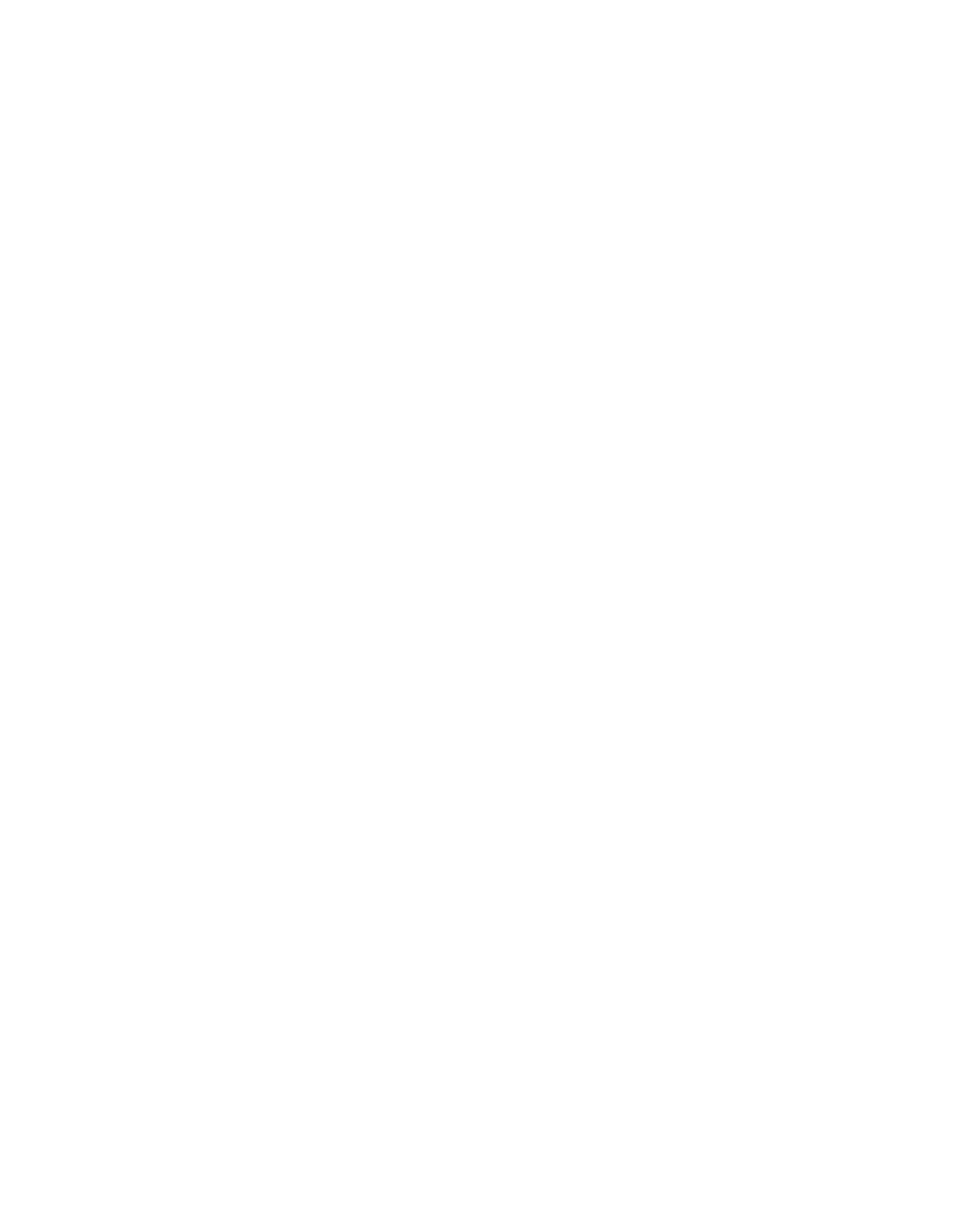## <span id="page-4-0"></span>**Introduction**

Mr. Speaker, on September 18, 2006, New Brunswickers voted for a *Charter for Change,* a plan to transform New Brunswick and become self-sufficient by 2026. I am pleased to rise in this House today and table the 2008-2009 Budget that supports transformational change in this province and builds on the important actions we have already undertaken since October 2006, actions to build a better, more self-sufficient New Brunswick.

The *Charter for Change* outlines our goals of being a more prosperous and populous province reliant on our own resources. By working together, we will achieve two-thirds of our *Charter for Change* commitments by our second anniversary. *Our Action Plan To Be Self-Sufficient in New Brunswick*, released this past fall, provides a blueprint for achieving our goals, and the Speech from the Throne provides further details on how we intend to transform the province. This budget builds on these cornerstones, as well as on our significant "day-one" initiatives and 2007-2008 budget measures.

Achieving self-sufficiency requires fundamental change and it includes taking bold action. Today's budget illustrates our commitment to providing the necessary leadership to implement transformative change. It lays the groundwork to grow the economy and create more wealth for our people, deliver more efficient, effective and affordable public services and provide better lives for all New Brunswickers. Transformational change is not only about investing in new and strategic areas; it is also about re-focusing current programs and services. As a government, we must balance the needs and priorities of New Brunswickers and the initiatives necessary to achieve greater self-sufficiency. And we must continue to do so in a disciplined and fiscally responsible manner.

The 2008-2009 Budget, Mr. Speaker, reflects our commitment to transform our economy, our workforce, our relationships and our government.

This budget provides for:

- A balanced budget with no tax increases;
- An increase of \$113.3 million in health care spending that includes new funding for our soon-to-be-released health plan, that will improve the health care system and put our patients first;
- An increase of \$63.5 million or 7.2 per cent in K-12 education spending that includes investments in our *When kids come first* agenda and will put our children first;
- An additional \$12 million in financial assistance to universities resulting in a tuition freeze for our four publicly-funded universities for the coming academic school year, that will ease the debt burden on our students;
- Funding to hire 43 new social workers to further protect our children and meet the needs of New Brunswick families;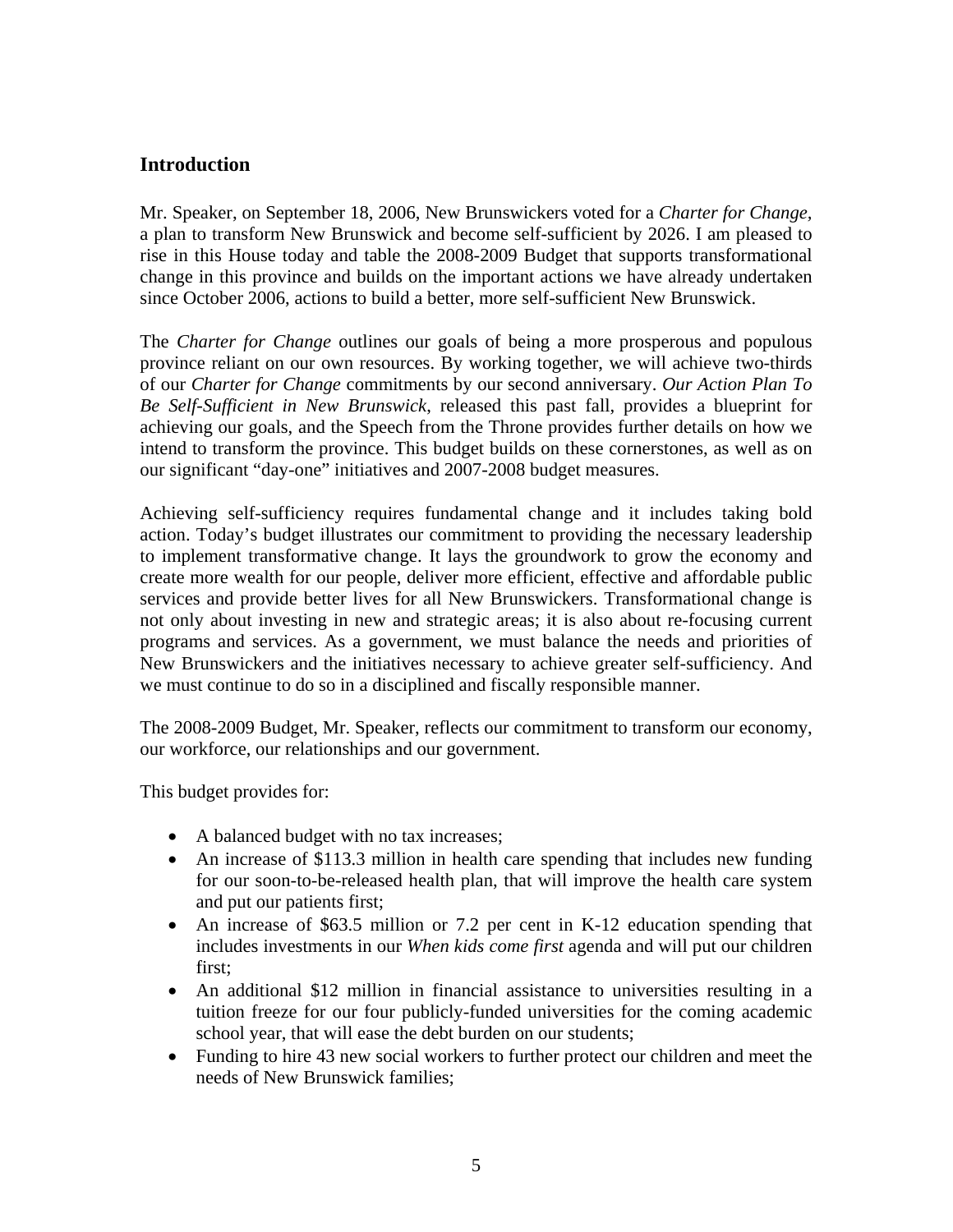<span id="page-5-0"></span>• An increase of 3.4 per cent for the Department of Social Development to provide help for those in need, building on important initiatives already undertaken since October 2006.

Mr. Speaker, today's budget also outlines a process for significant tax reform to be undertaken over the coming months that will ultimately lead to a New Brunswick tax system that will be more competitive, generate economic growth and investment, and build wealth.

All-in-all, this budget builds on transformative change that began with our 2008-2009 Capital Budget. Excluding the one-time Trans-Canada Highway payment in 2007-2008, this is the largest capital budget in the province's history; the centerpiece being the new Asset Management System for road infrastructure management developed by the Department of Transportation.

In preparing this budget, we have taken into account input from our pre-budget consultations. These consultations identified health and senior care, education, economic development, and balanced budgets among the top priorities of New Brunswickers. I would like to take this opportunity to thank all New Brunswickers who participated during our pre-budget consultation process.

This budget illustrates a Liberal government in action: decisive, determined, focused on its goals and working together with all stakeholders. However, we cannot transform the province and make it self-sufficient alone. It will take the commitment and ideas of business, interest groups, communities, public servants, workers and all New Brunswickers to transform the province and achieve self-sufficiency.

## **Action Plan to Be Self-Sufficient**

Mr. Speaker, achieving self-sufficiency will not be an easy task. However, it is a goal that we, as a province, must strive to attain. The Self-Sufficiency Task Force engaged New Brunswickers in a discussion of the challenges and opportunities facing the province. The task force's final report included ideas and recommendations for the government to consider in developing its action plan.

*Our Action Plan To Be Self-Sufficient in New Brunswick* outlines our commitment to transformative change through strategic initiatives in four key areas:

- *Transforming our economy* by encouraging entrepreneurial activity, investment, innovation and growth while managing economic, social and environmental resources for sustainability;
- *Transforming our workforce* by making the strategic investments required to ensure we have productive citizens who have acquired the necessary education and skills to seize the opportunities offered by a better New Brunswick;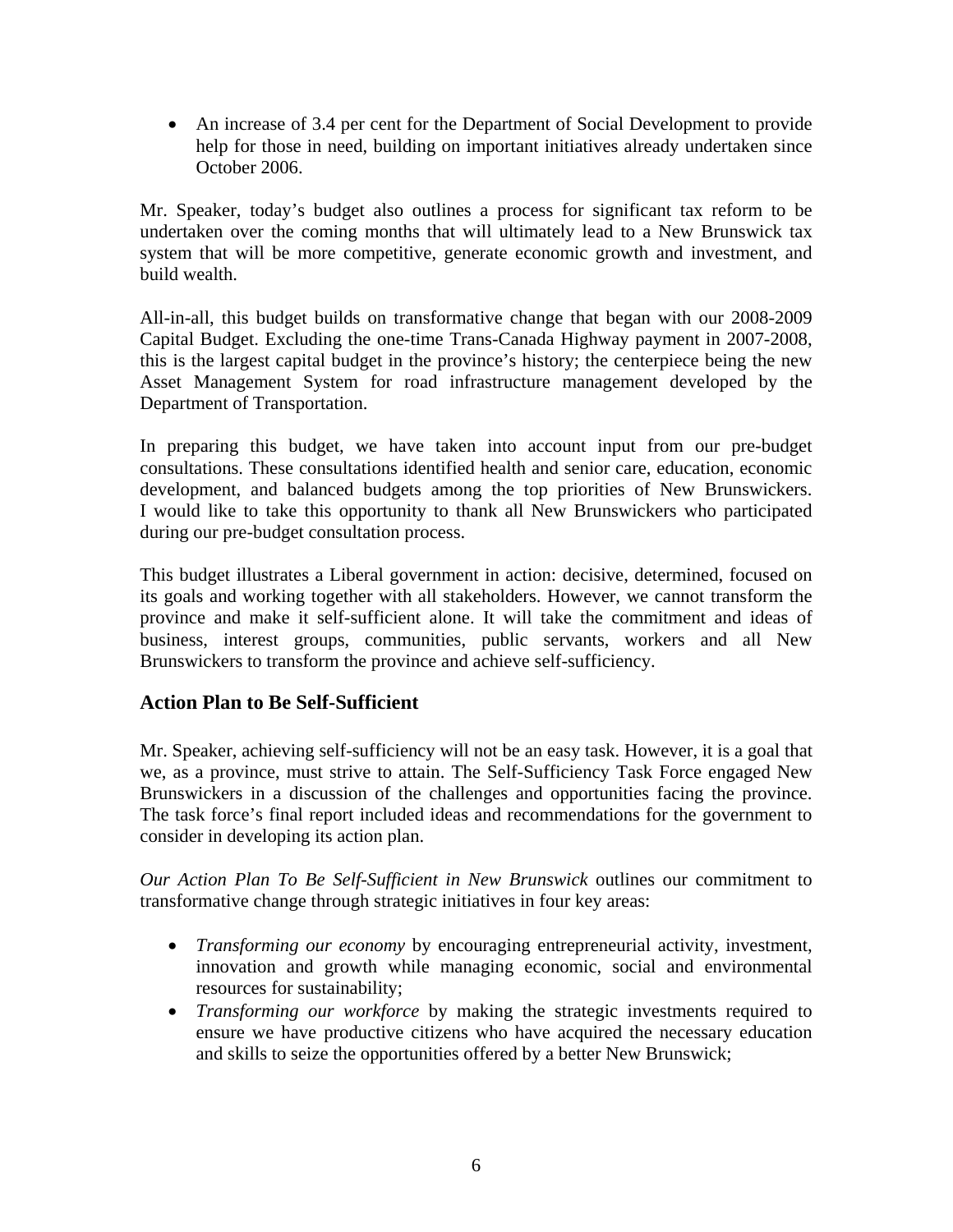- <span id="page-6-0"></span>• *Transforming our relationships* by building partnerships with all levels of government, the business community and labour leaders that are focused upon achieving self-sufficiency;
- And *transforming our government* by focusing on more effective and efficient means of managing and delivering public services.

Mr. Speaker, a key recommendation of the Self-Sufficiency Task Force was developing a new provincial brand that would transform the way New Brunswickers feel about themselves, as well as the way people and business from outside the province view us. Our new brand is first and foremost about people. It recognizes that New Brunswickers want a diverse and growing economy that builds on our unique way of life and the values shared by all who live in our province. We want to build a self-sufficient New Brunswick that thrives on participation, collaboration, entrepreneurship and innovation. We want people to be themselves, belong and be better in New Brunswick. Our new brand allows people to be whatever they want to be here in this place we call New Brunswick.

This budget is a milestone for our province as we move down the path to self-sufficiency.

## **Economic Review and Outlook**

Mr. Speaker, I would now like to provide an update on the New Brunswick economy for 2007 and an outlook for 2008.

The New Brunswick economy was confronted with various challenges in 2007, particularly those faced by the forest and non-energy manufacturing sectors due to the appreciation of the Canadian dollar and slowdown in the U.S. economy. Despite these challenges, our economy performed well, reflecting its growing diversity. The Department of Finance estimates real Gross Domestic Product (GDP) increased 2.4 per cent last year as business investment and consumer spending led the economy. Most key economic indicators reported solid performances in 2007, including:

- Capital investment continued to be the engine of growth, increasing 5.4 per cent to a record \$6.0 billion;
- Employment increased 2.1 per cent and 7,400 net new jobs were created, the best performance in Atlantic Canada and second highest annual rate of growth east of Alberta;
- The province's unemployment rate declined to 7.5 per cent, reaching its lowest level in over 30 years and the lowest annual rate in Atlantic Canada;
- Average weekly earnings increased 3.7 per cent, outpacing the national increase for the ninth consecutive year;
- Retail sales posted the strongest increase since 1999, at 6.3 per cent;
- And both foreign merchandise exports and manufacturing sales posted increases following declines in 2006.

While the overall economy performed well in 2007, the forest and non-energy manufacturing sectors experienced difficulty. The downturn in the forest industry is an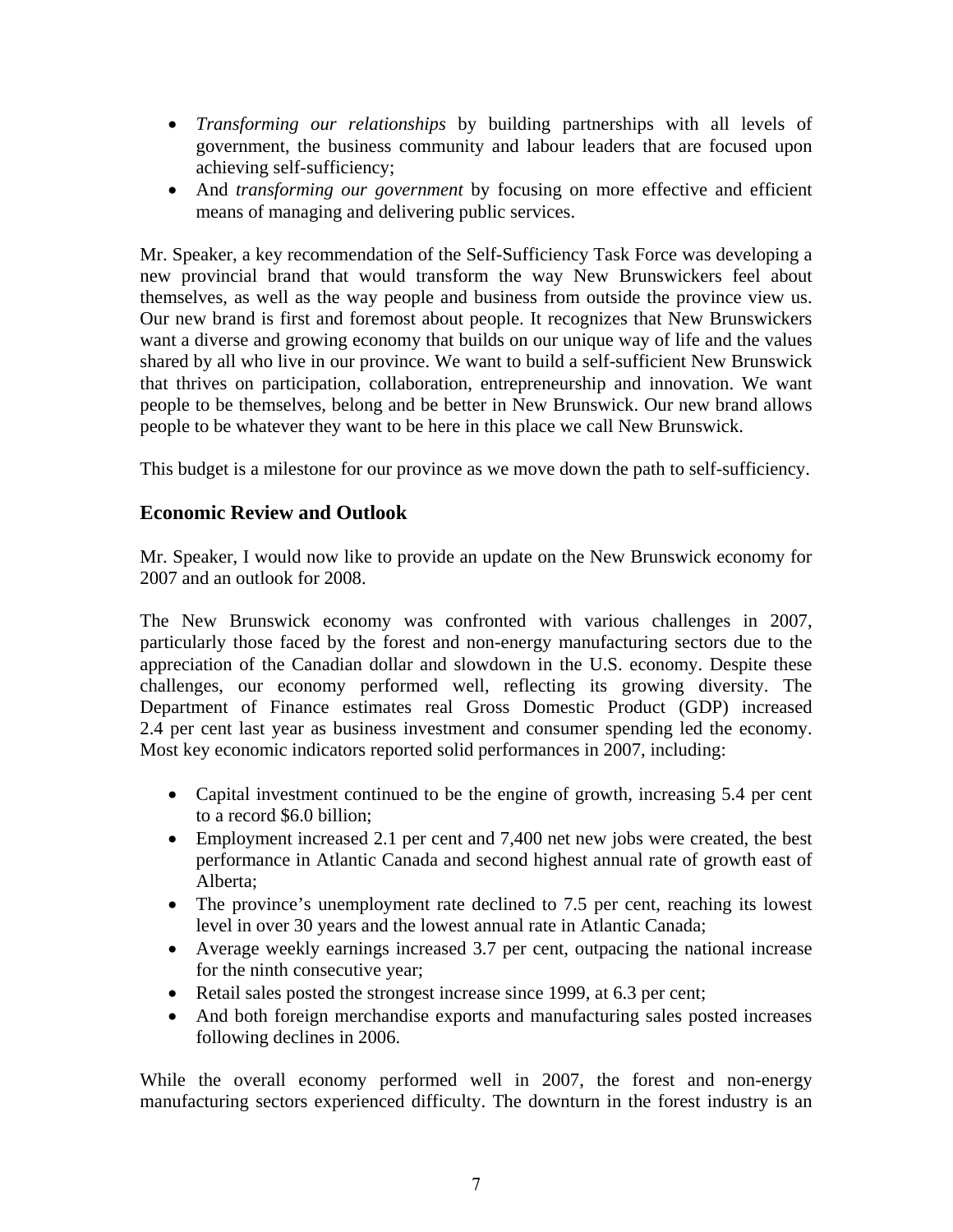<span id="page-7-0"></span>international problem, and there is no simple solution. Despite this, we are very conscious of the effect layoffs and shutdowns have on people and communities throughout the province. This government is committed to working with the forest sector and impacted people and communities to help in the transition they are facing.

Mr. Speaker, the current slowdown in the U.S. economy – our main export market – will have implications throughout Canada in 2008, including here in New Brunswick. Combined with the impact of the high Canadian dollar, this will serve to constrain economic growth. Overall, New Brunswick's economic growth is anticipated to moderate, but remain healthy, supported primarily by capital investment and strong world demand for mineral products. The Department of Finance is forecasting real GDP growth of 1.8 per cent for 2008. Private sector forecasters currently expect growth to be in the 1.9 per cent to 2.7 per cent range. As is usual practice, the Department of Finance will monitor developments in the economy closely over the coming months.

Employment growth is expected to ease in 2008, as increased employment related to capital investment throughout the province will be offset by weakened employment in the forest sector. As a result, personal income growth will also moderate in 2008. The provincial unemployment rate will remain comparable to the previous year.

The construction of the LNG terminal in Saint John and the refurbishment of the Point Lepreau nuclear power plant are major investment projects in 2008. The record level of spending in the 2008-2009 Capital Budget will also provide economic stimulus throughout the province. As well, the \$1.7 billion expansion of the potash mine near Sussex and the recently announced wind farm projects can be expected to strengthen business investment.

Mr. Speaker, the federal finance minister noted in his recent budget that developments in the North American economy have left little fiscal flexibility in the coming year and caution is necessary. We are no different in New Brunswick. A slower-growing economy will serve to constrain revenue growth after a number of years of relatively robust revenue increases. This has required a prudent approach to the 2008-2009 Budget. Within that context, we will invest strategically as we begin to undertake transformative change.

## **2007-2008 Fiscal Update**

Mr. Speaker, I would now like to provide an update on the fiscal situation in the current year. For 2007-2008, we are projecting a surplus of \$18 million. A surplus of \$37.1 million was projected at budget, while a surplus of \$78.9 million was estimated in the December fiscal update.

Revenues have come in considerably stronger than budget for 2007-2008. This has allowed the government to address in-year spending pressures and other priorities. It has also allowed the government to make year-end spending decisions.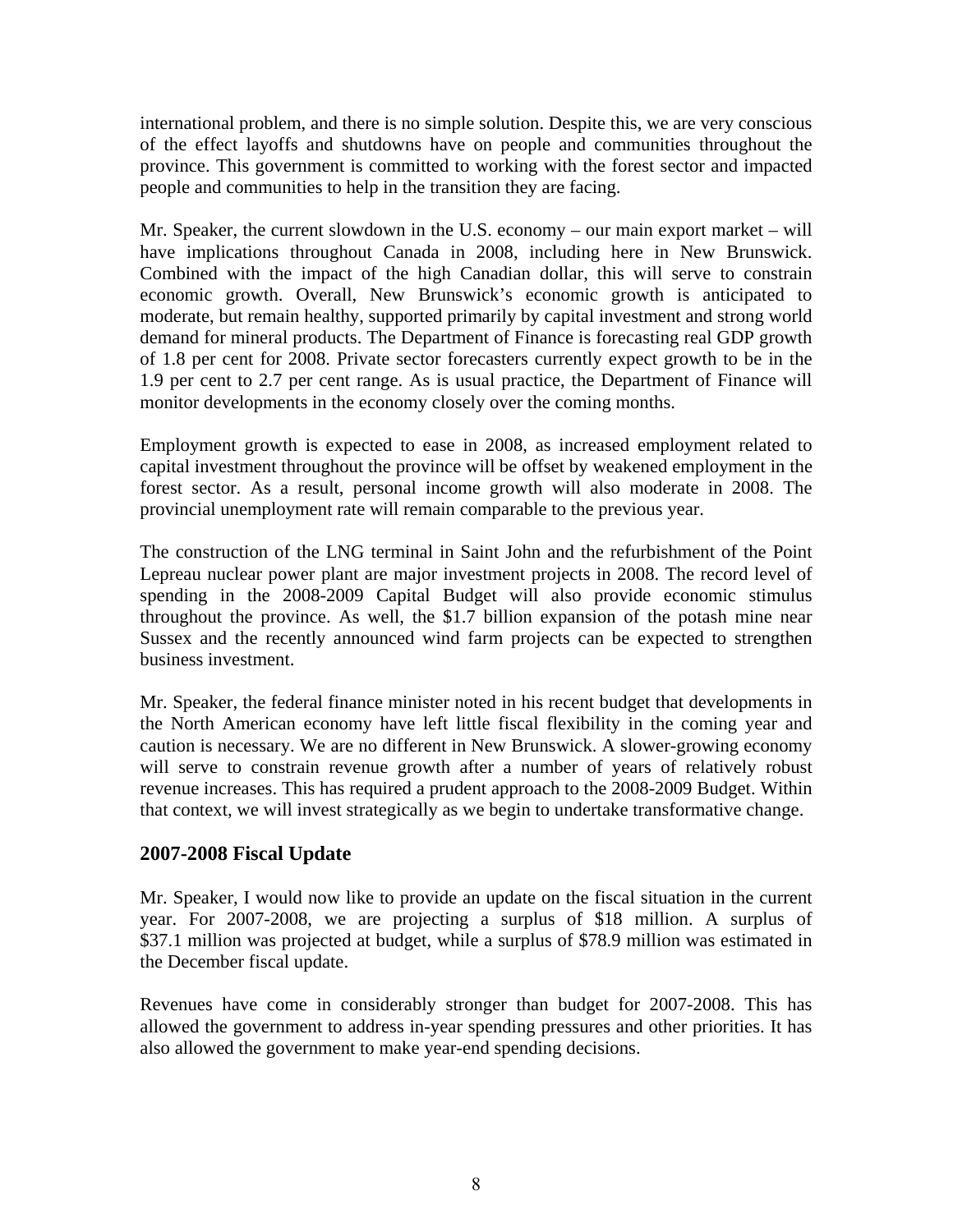<span id="page-8-0"></span>In total, revenues have increased \$241.9 million since budget. Among the major contributing factors is an increase in net income of \$85 million for the New Brunswick Electric Finance Corporation. In part, this reflects the impact of NB Power reaching a fuel supply lawsuit settlement in August 2007. A further \$41.3 million is related to the new federal Equalization Program from the 2007 federal budget. And, tax revenues improved by \$46.4 million from budget, with stronger-than-anticipated revenues from income taxes and the Metallic Minerals Tax.

Spending has increased \$261 million since budget in part due to \$110 million in funding for universities in 2007-2008, \$44.5 million in increased economic development activity under Business New Brunswick and the Regional Development Corporation, and \$30 million in additional funding to cover deficits for Regional Health Authorities.

Mr. Speaker, we will be tabling supplementary spending estimates for 2007-2008 today in addition to the 2008-2009 spending estimates.

## **2008-2009 Fiscal Outlook**

Mr. Speaker, I will now provide details on the outlook for 2008-2009.

Today's budget reflects our continued commitment to fiscal responsibility and discipline, with a modest surplus of \$19 million projected.

We are mindful of the challenges facing our economy, particularly in light of the U.S. slowdown and the high Canadian dollar. This is reflected in our revenue forecast. In total, Mr. Speaker, revenues are anticipated to grow by \$185.4 million, or 2.7 per cent from 2007-2008.

Today's budget contains no tax increases. In fact, Mr. Speaker, this budget will result in \$15 million in additional savings to businesses as part of the continued phase-out of the Large Corporation Capital Tax, which will be eliminated at year-end.

We believe that maintaining fiscal responsibility is fundamental to a more self-sufficient New Brunswick. We have made our spending decisions within that framework. Today's budget includes a number of new initiatives that will facilitate transformational change in New Brunswick. At the same time, we are re-focusing current programs and services and realizing administrative efficiencies across government. Departments will be asked to realize a total of \$15 million in program administrative savings this coming year. In total, spending will increase by \$184.3 million, or 2.7 per cent this year.

The *Fiscal Responsibility and Balanced Budget Act* provides for a balanced budget over the 2007-2008 to 2010-2011 period, and a reduction in the net debt-to-GDP ratio from the previous fiscal period. With today's budget, we are anticipating a cumulative surplus for balanced budget purposes of \$37 million for the first two years of the current fouryear fiscal period, and a reduction in the net debt-to-GDP ratio from 26.1 per cent at the end of 2006-2007 to 25.6 per cent in 2008-2009.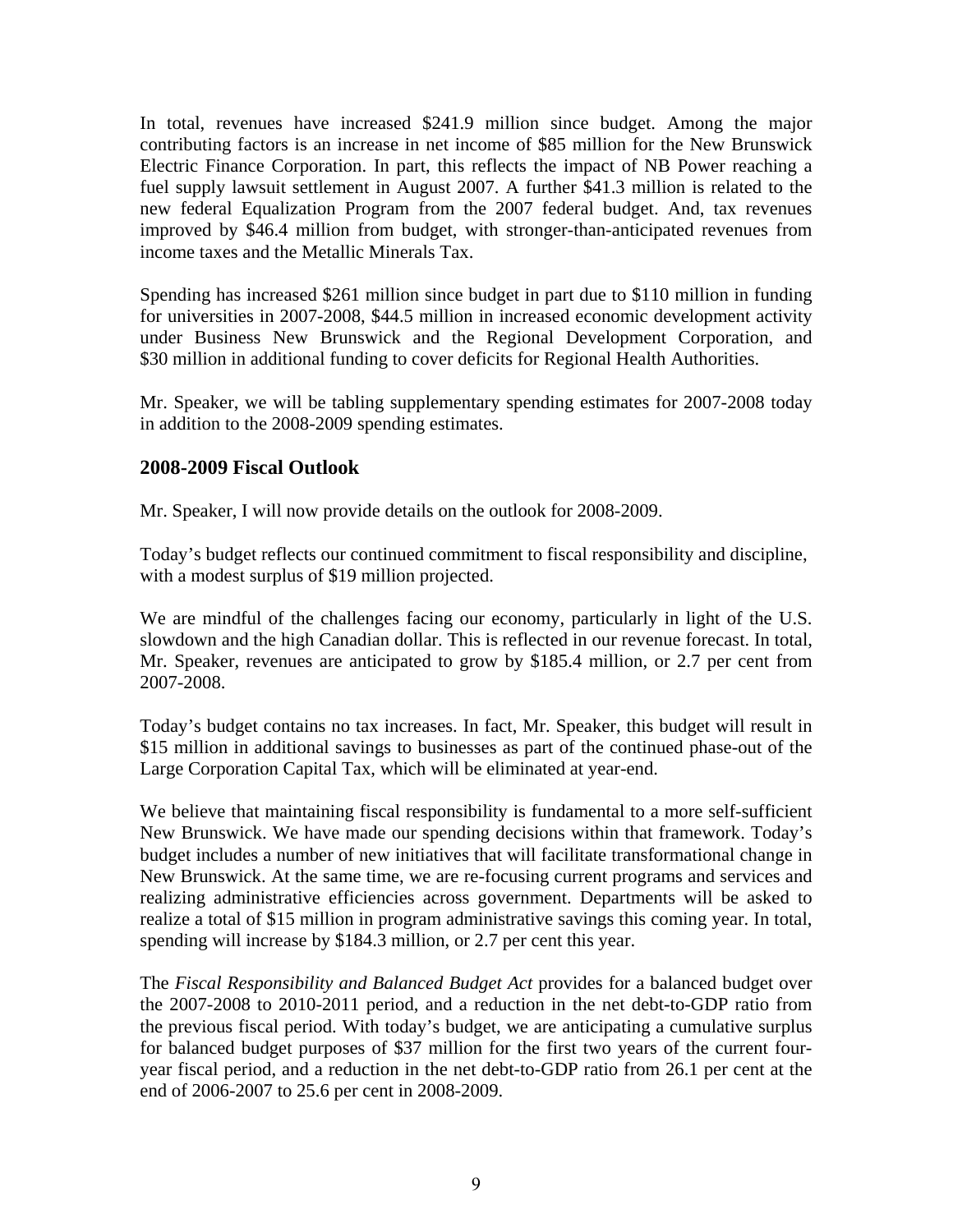## <span id="page-9-0"></span>**Transforming New Brunswick and Investing in Self-Sufficiency**

Mr. Speaker, today's budget builds on strategic initiatives undertaken by this government since October 2006. It also includes investments in new initiatives promoting transformational change, while promoting more efficient, effective and affordable public services.

The process of transforming our economy will not be completed overnight. But we must take action now to move New Brunswick in the right direction. In 2008-2009, the transformational process will see a new health care plan putting patients first; important investments in K-12 and post-secondary education; a further strengthening of our social services network and senior care; strategic investments in economic development including new funding for northern New Brunswick; and an important tax reform process that will lead to a revamped, more competitive tax system benefiting all New Brunswickers.

### **Transforming Our Government**

Mr. Speaker, today's budget includes a number of measures that will begin to transform our government and the services that we deliver. We are excited about our soon-to-bereleased health plan that will help to transform the health care system into a more integrated and efficient network of health services that puts patients first. In this regard, today's budget contains investments to begin the transformative process for our health care system. In total, the ordinary account budget for the Department of Health will increase by \$113.3 million or 5.4 per cent over revised 2007-2008 estimates, to \$2.2 billion.

The government has already announced certain elements of our new health plan related to governance, non-clinical services and the establishment of the New Brunswick Health Council. Among these, the transition from eight Regional Health Authorities to two represents a major change to the governance of our health care system. This budget includes funding required to support the transition, which will improve accountability, streamline operations and provide administrative efficiencies going forward. This will result in savings that will be reinvested into front-line health care programs and services.

Overall, the 2008-2009 Budget contains \$21.1 million in ordinary account spending and \$19.7 million in capital spending for new initiatives related to the health plan. This includes funding for e-Health and HPV vaccinations for our female youth, as well as other new initiatives. The Minister of Health will release details of these, and many more initiatives, when he releases his full health care plan and presents his estimates later this session.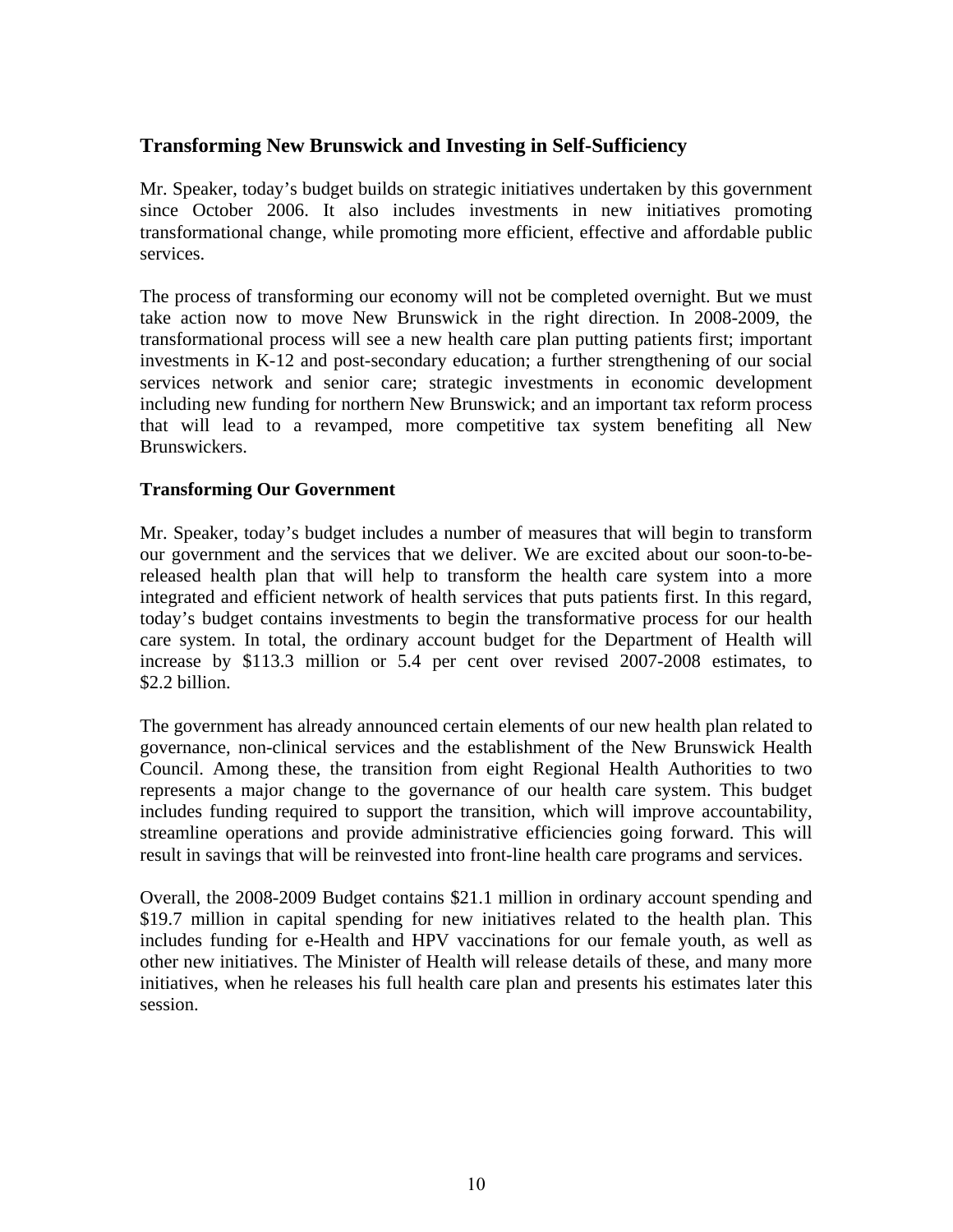Today's budget includes funding to address wait times and to provide better access to health care services. Funding is available for initiatives including:

- 30 new physicians that were hired in 2007-2008;
- \$1.75 million for the newly constructed Ambulatory Care Centre at the Moncton Hospital to address wait times for surgery;
- Operational funding of \$590,000 for the new Surgical Suite in Bathurst;
- \$581,500 to increase the number of MRI scans being performed in Fredericton and Edmundston;
- An additional \$7 million for the Ambulance Enhancement Strategy;
- \$2 million for electrophysiology services at the New Brunswick Heart Centre;
- And over \$750,000 in enhancements to mental health services across the province.

Mr. Speaker, strategic infrastructure investment is vital to the transformation of the health system in New Brunswick. The capital budget included funding of \$57.5 million for health care projects including funding for renovations at the Restigouche Hospital Centre for a new 20-bed forensic unit and a two-bed seclusion area. Today's budget includes an additional \$685,000 in operational costs for the forensic unit. The capital budget also committed \$715,000 in funding for renovations to health facilities in Caraquet and Dalhousie for the addition of palliative care beds. This budget includes \$450,000 in operational funding for those beds.

This past year, the Department of Family and Community Services became the Department of Social Development to better reflect our vision of self-reliance, an improved quality of life, and protection for those who need it. Ordinary account spending for this department will increase 3.4 per cent to \$910.4 million.

Today's budget supports *Be independent. Longer.*, our new 10-year strategy to strengthen the provincial long-term care system and to keep seniors independent for as long as possible. Additional focus will be placed on wellness and prevention, as well as enhanced at-home support for seniors and family caregivers.

Improving services to seniors has always been one of our top priorities. Since the beginning of our mandate, we have made significant investments to improve services for the senior population including exempting assets from the calculation of nursing home fees, reducing the nursing home rate to \$70 per day, increasing the hours of nursing home care and restoring the maximum hours of in-home support. Today's budget will provide an additional \$5 million to increase nursing home care to 3.1 hours per day.

This budget will invest an additional \$3.9 million to continue to improve access to longterm care services through enhanced home support and special care home services. These investments will ensure the right care, in the right place, at the right time. Since June 2007, we have announced that 173 new nursing home beds will be opened over the next three years, for a total investment of \$132 million in nursing home infrastructure.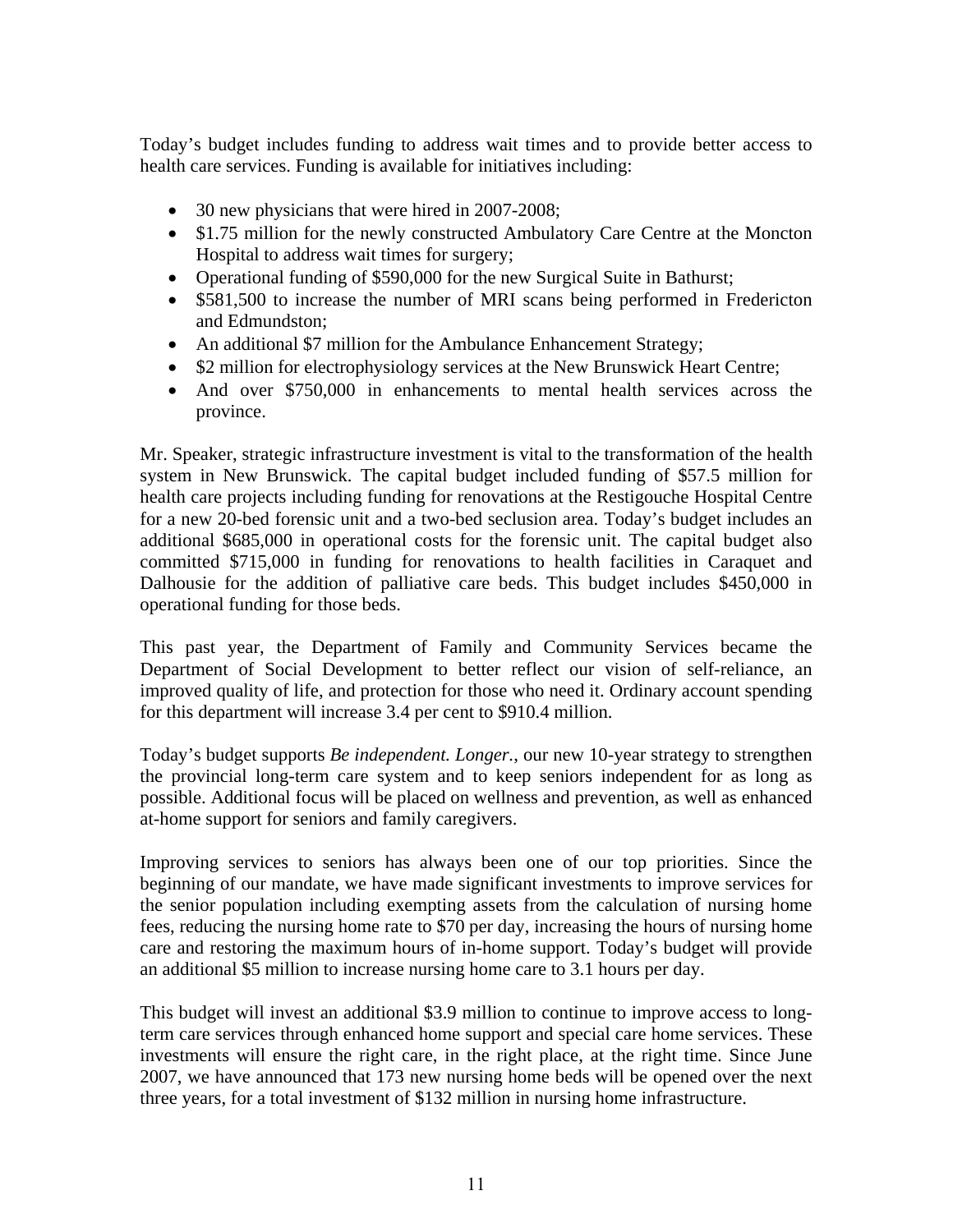This is a government that is committed to the protection of children and meeting the complex needs of today's families. In 2008-2009, we will invest \$2.4 million to hire 43 new social workers. This is part of our commitment to provide new services to families, strengthen the role of child welfare staff and better protect children. The new social workers will support this government's *Charter for Change* commitment to address staff shortages in child protection.

Since this government took office, social assistance rates have been increased by 5.0 per cent. Today's budget will increase rates by an additional 3.0 per cent, effective October 2008, for those who need help the most. This will move us much closer to our *Charter for Change* goal of raising social assistance rates to the average for Atlantic Canada.

In 2007-2008, this government provided an additional \$5.7 million for the Early Learning and Child Care Trust Fund to support the creation of more child care spaces and training opportunities for child care staff. In the *Charter for Change*, this government committed to double the number of infant spaces over its mandate. In less than one year, this funding has helped to increase the number of infant spaces by 30 per cent. In 2008-2009, we will invest a further \$5.7 million in early learning and child care.

Mr. Speaker, we must ensure that wellness is a priority for our province if we are to achieve our goal of self-sufficiency. The Department of Wellness, Culture and Sport will see a \$2 million increase to its budget in 2008-2009. A portion of this funding will support wellness and sport initiatives including:

- Funding for an Atlantic collaboration framework on health promotion and wellness as it relates to healthy food choices, physical activity and a reduction in smoking;
- Increased funding for sport and recreation to address capacity issues within the sport and recreation system;
- And the expansion of the Pedometer Initiative to more schools to help motivate students to engage in an active and healthy lifestyle.

This funding increase will also support New Brunswick arts and culture by:

- Implementing a book policy which will strengthen the publishing industry in New Brunswick and increase access to books and reading throughout the province. It will also provide funding for literary translation to better support the sharing of literature between cultural and linguistic groups;
- Providing funding to support the coordination and implementation of key recommendations of the États généraux des arts et de la culture dans la société acadienne au Nouveau-Brunswick;
- And hosting a forum on the contributions of arts and culture to New Brunswick.

Mr. Speaker, it is important to remind New Brunswickers that the 2008-2009 Capital Budget put strategic infrastructure at the forefront of the government's agenda. It focused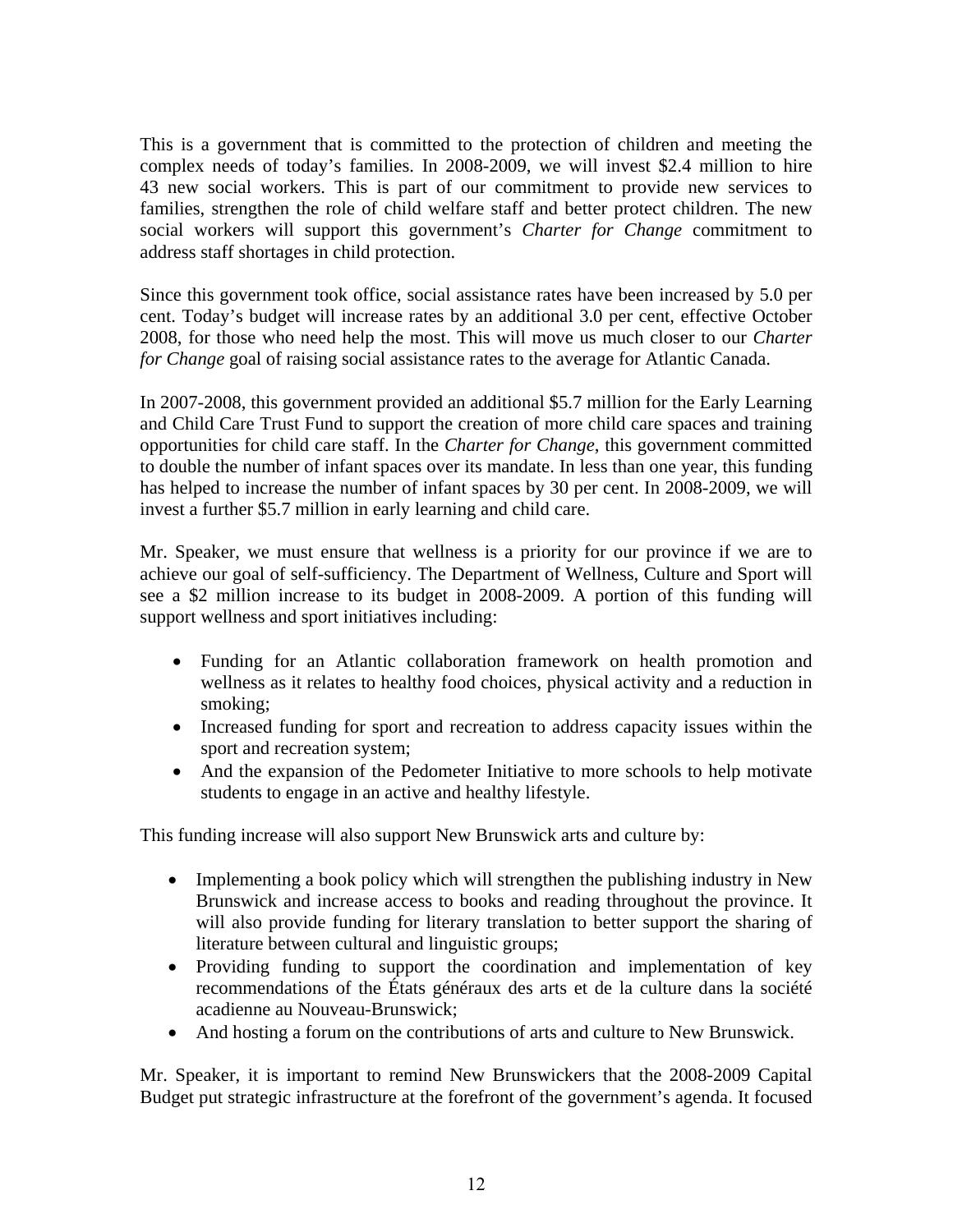<span id="page-12-0"></span>on the rehabilitation of the province's existing highway and bridge infrastructure by moving to an Asset Management System. This innovative and award-winning system has been developed by the Department of Transportation to identify how roads and bridges deteriorate over time and the appropriate time to perform rehabilitation work in order to avoid significant reconstruction investment in the future. In 2008-2009, the Asset Management System will result in an investment of \$178 million in rehabilitating the province's existing network of highways, bridges and roads, \$132 million more than was budgeted in 2007-2008.

Other initiatives include:

- Providing funding of \$843,000 to the Office of the Public Trustee within the Department of Justice and Consumer Affairs;
- Providing additional funding of \$249,000 for the Office of the Conflict of Interest Commissioner and an additional \$400,000 to expand the important work of the Office of the Ombudsman and Child and Youth Advocate;
- Funding of \$80,000 for the enforcement of Pay Day Loan legislation, designed to regulate the practices of this class of short-term lenders;
- Transferring the Rentalsman's Program to Service New Brunswick and providing additional funding to enhance service delivery throughout the province;
- And investing \$500,000 in the Provincial Archives to meet the growing demand for archival services.

Today's budget also provides funding for a shared services initiative to be led by the Department of Supply and Services. This will involve streamlining shared services across government, with any savings redirected into front-line programs and services.

## **Transforming Our Relationships**

Mr. Speaker, it is also important that we continue to build strong relationships with other governments and other levels of government in New Brunswick, and with interest groups, unions, and other key sectors, as we must all work together to achieve self-sufficiency. Today's budget moves us further down this path.

Recognizing the importance of the work of, and the challenges facing, non-profit organizations throughout the province, this budget acts on a key recommendation of the Premier's Community Non-Profit Task Force and includes \$400,000 to establish a Secretariat for Community Non-Profit Organizations. This Secretariat is designed to revitalize the relationship between government and the non-profit sector, and support the culture of volunteerism for which New Brunswickers are already well-known.

I am also pleased to announce that my colleague, the Minister responsible for Community Non-Profit Organizations, will soon be tabling the government's response to the Premier's Community Non-Profit Task Force report. This government will be acting on many of the recommendations of the non-profit sector, including a government-wide initiative to simplify forms and reduce administrative burden.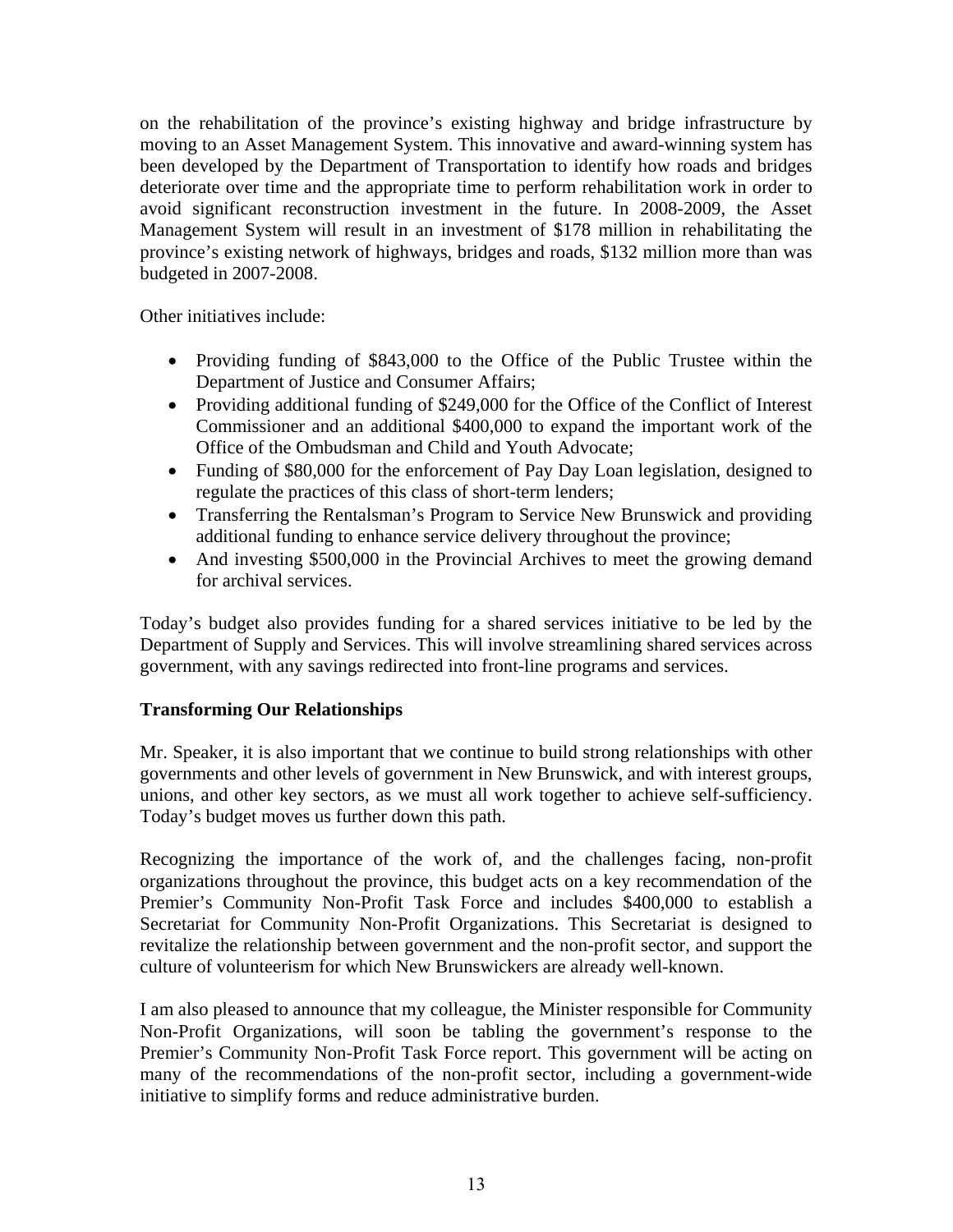Today's budget also recognizes the importance of volunteer firefighters in our communities by investing \$615,000 for additional and enhanced training.

Municipalities will receive an additional \$1.3 million in unconditional grant funding for 2008 that will benefit all 102 municipalities in the province.

Mr. Speaker, our government is working diligently with the Government of Canada to form a focused and sustainable partnership that will help the province address the economic and social challenges of achieving self-sufficiency by 2026. A strengthened partnership with the federal government now will enable New Brunswick to accelerate strategic investments in the pursuit of self-sufficiency, such that we will be reliant on our own resources by 2026.

While we were hoping for more positive news for New Brunswick from the recent 2008 federal budget, we are pleased with the partnership we have fostered with the federal government to date. Today's budget reflects funding related to recently signed agreements on infrastructure and the labour market.

The province is considering its participation in the Police Officers Recruitment Fund and the Public Transit Capital Trust that were announced as part of the 2008 federal budget. We are still awaiting details related to these initiatives, as well as the recently-announced Community Development Trust that will provide support to communities and workers suffering economic hardship. While no funding is reflected in today's budget, a multiyear strategy to invest funds over the designated timeframes will be developed by government upon finalization of the details surrounding these trusts.

All-in-all, these are important investments that will help create the conditions necessary for long-term prosperity and self-sufficiency, as well as aid New Brunswick and Canada in becoming more competitive in the global marketplace.

Mr. Speaker, this government also values the commitment, service and contributions of all public sector employees. We have the best public service in the country. Over the coming year, we have a number of collective bargaining agreements that will need to be negotiated. We are prepared to negotiate cooperatively with unions and employees on fair, affordable and responsible collective bargaining agreements that reflect cost-ofliving and recruitment and retention challenges.

In this context, it is important to remember the North American economy is in the midst of a slowdown. Revenues in 2008-2009 are projected to grow more slowly than in recent years, meaning that each dollar we invest in patient care, in educating our young, in funding post-secondary education, in supporting those in need, and in building needed public infrastructure must be invested wisely. We all agree that we need to put our patients, our seniors, our students and our children first. Each year presents a challenge to balance the budget, with growing demands for health care, education and other important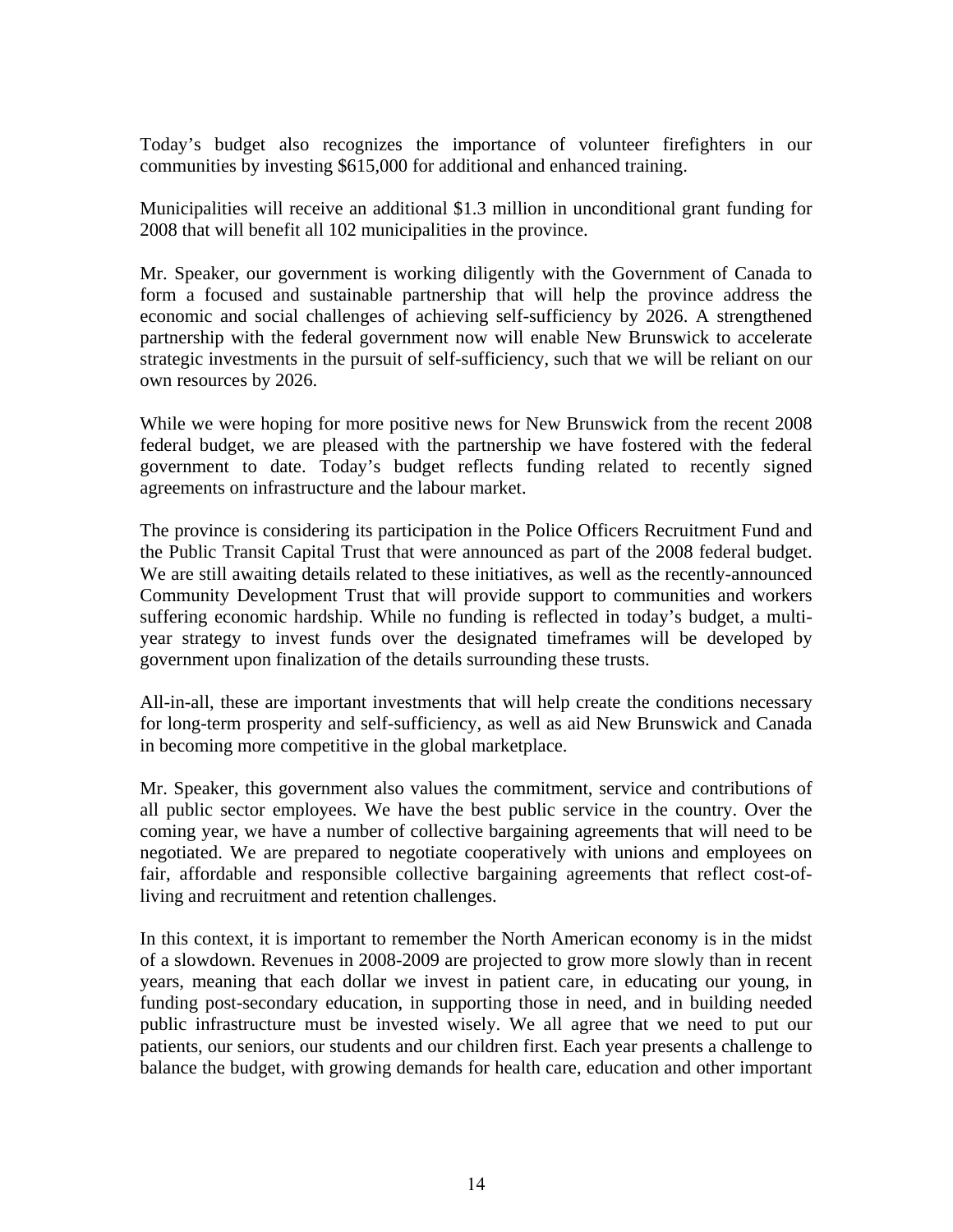<span id="page-14-0"></span>public services. To that end, we must continue to manage the wage bill in an appropriate and fiscally responsible manner.

## **Transforming Our Workforce**

Mr. Speaker, educating our youth and providing them with the skills to excel in our constantly-changing economy is basic to our quest for self-sufficiency. They represent the future workforce of the province. But we must also encourage life-long learning and literacy initiatives for those who require these skills as well.

This government released its new education plan last spring, *When kids come first*, reflecting the government's vision for building the best education system in the country and commencing fundamental changes to the path children will take through the K-12 education system. To support this vision, the operating budget of the Department of Education will increase by \$63.5 million, or 7.2 per cent, to \$941.6 million. This will include new initiatives related to *When kids come first* and will build on significant investments announced in the 2007-2008 Budget.

The government will make significant investments in our education plan initiatives in 2008-2009. The funding will be used to:

- Build on the \$10 million included in the 2007-2008 Budget in responding to recommendations of the MacKay Report;
- Increase the number of community schools, building on the 15 community schools established in 2007-2008;
- Enhance accountability by strengthening the assessment framework;
- And continue to provide training to teaching assistants and resource and methods teachers in applied behavioural analysis in support of students with autism.

This government will also make \$41.6 million in capital investments during 2008-2009 to ensure healthy and safe schools and improve the quality of learning, including \$25.7 million in strategic projects around the province and \$15.9 million in funding for major upgrades and renovations to existing schools.

Mr. Speaker, post-secondary education will be one of the engines of New Brunswick's drive to self-sufficiency. At present, too few New Brunswickers pursue a university degree, a college diploma or some other form of education following high school. In fact, New Brunswick is the province with the lowest percentage of people who have completed at least some post-secondary education in all of Canada. That must change.

We will build a prosperous, progressive, self-sufficient New Brunswick by increasing the number of educated and skilled people who live here. That requires a bold transformation in the way we educate New Brunswickers. This budget builds on initiatives we have already undertaken and begins the transformational process.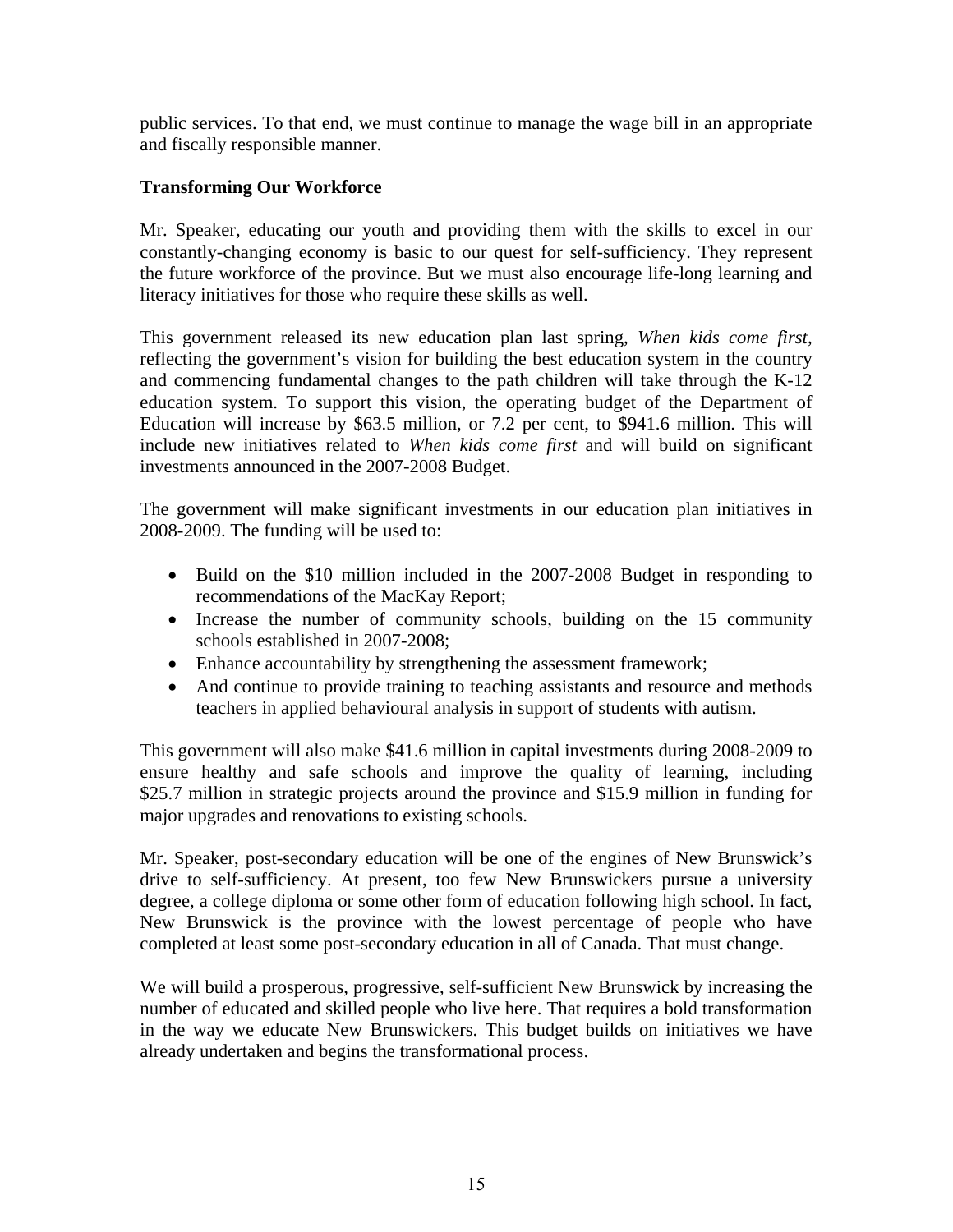<span id="page-15-0"></span>In addition to the 2007-2008 decision to remove parental and spousal income from the assessment of New Brunswick student loans at an annual cost of \$7 million, and the 3.4 per cent increase in funding to universities provided last year, today's budget delivers a further 6.0 per cent increase in funding to universities, providing an additional \$12 million.

This investment will allow us to address one of the most pressing issues facing our students – student debt. The cost of education has become too high in New Brunswick, particularly for a university education. Too many students are being forced to graduate with crushing levels of personal debt. And many others are choosing not to pursue a university education for fear of incurring this debt. In cooperation with New Brunswick's four publicly-funded universities, we are announcing a tuition freeze for the coming academic year that will serve to ease the debt burden on our students.

This is, of course, only a first step in creating a new education system in New Brunswick. The Working Group on Post-Secondary Education is drafting its final recommendations to government, building on the research, consultations, and recommendations of the Commission on Post-Secondary Education, which tabled its report last fall. Our objective is a high-quality post-secondary education system that is student-focused, collaborative, efficient, and accountable. The Minister of Post-Secondary Education, Training and Labour will be releasing further details of the transformation of the post-secondary education system during this session.

Mr. Speaker, one of the key building blocks of our *Charter for Change* and selfsufficiency strategy is to provide the environment for increasing the provincial population to meet our workforce needs and address population aging issues. The Population Growth Secretariat will receive additional funding in 2008-2009 of \$2.2 million over 2007-2008 spending to accelerate implementation of recommendations from its report *Be our future: New Brunswick's Population Growth Strategy*.

The prolonged downturn in the forest and other non-energy manufacturing industries has impacted many employees in the latter stages of their work-life. To meet the needs of unemployed older workers aged 55 to 64 in their transition into new employment, the Targeted Initiative for Older Workers will invest \$2.5 million in skills assessment and upgrading, counseling, and work experience projects offered at the community level. This measure will allow older workers to remain productive and help alleviate current and future labour shortages.

## **Transforming Our Economy**

Mr. Speaker, transforming the economy will require the commitment not only of the government, but also of business and industry throughout the province.

The *Charter for Change* outlined a \$100 million Northern New Brunswick Initiative that is designed to improve strategic infrastructure in the northern parts of the province. An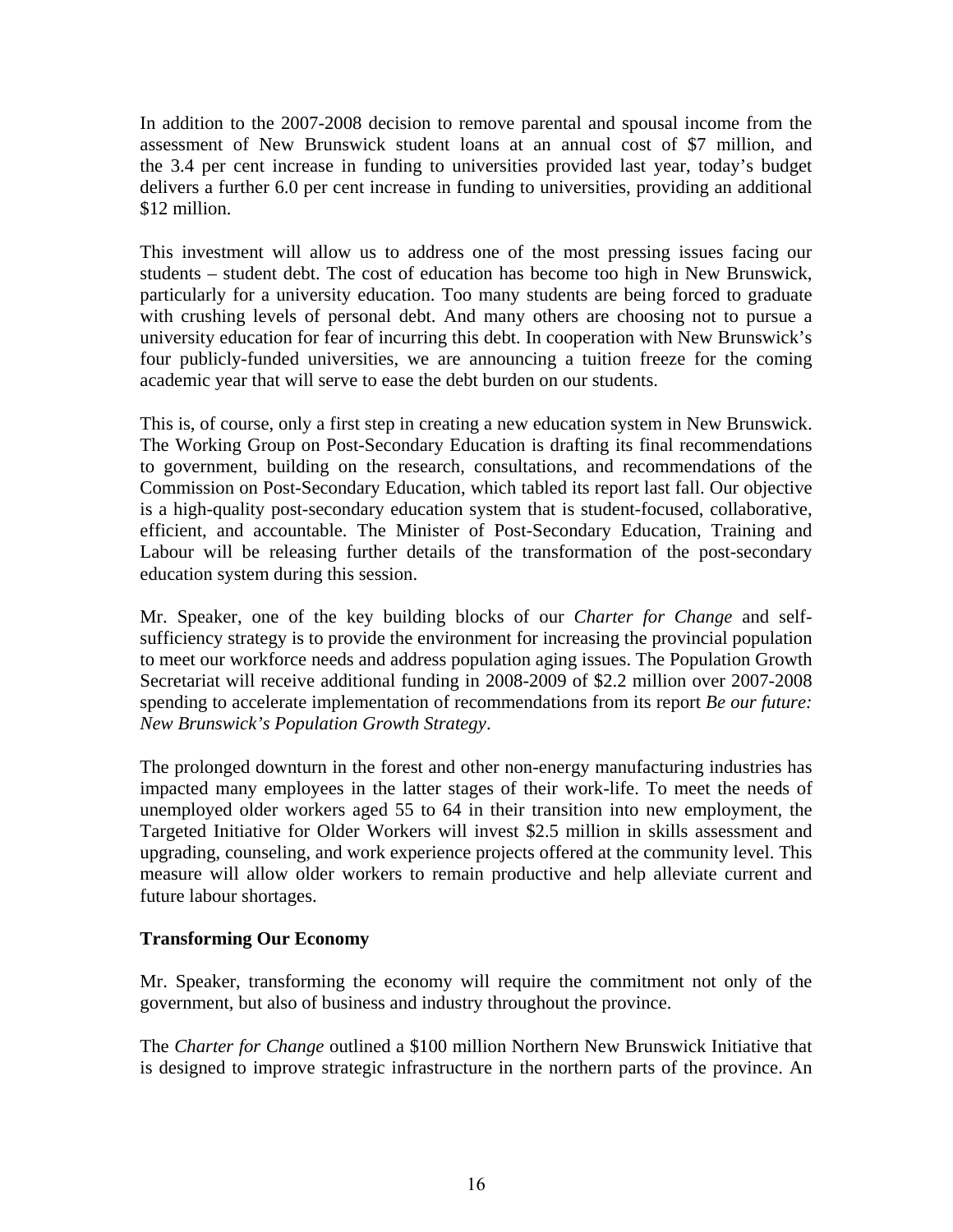important initial investment of \$15 million has been allocated in this budget to help northern New Brunswick develop and contribute to self-sufficiency.

Lack of access to capital for new and growing small businesses has traditionally been a barrier to their growth and survival. Financial assistance will be enhanced with \$3 million being invested in the NB Growth Program to promote start-ups as well as the expansion, diversification or productivity improvements that will support provincial self-sufficiency.

The government continues the phase-out of the Large Corporation Capital Tax (LCCT). Effective January 1, 2008, a rate of 0.10 per cent will apply, with the LCCT being phased-out at year-end. This measure, which provides businesses with \$15 million in additional savings in 2008-2009, reduces the overall level of business taxation in New Brunswick, providing further incentive to corporations to invest, locate and do business in New Brunswick.

Mr. Speaker, the goal of transforming New Brunswick into an energy hub for northeastern North America is one of the key initiatives of our self-sufficiency action plan. The proposed construction of a second petroleum refinery in Saint John would be the largest investment project in the province's history and would generate significant economic spin-offs and employment. But, as environmental stewards of the province, we must also be aware of the environmental impacts of such a project. This budget contains additional funding for the Department of Environment to complete a comprehensive Environmental Impact Assessment (EIA) on the proposal by Irving Oil Ltd. to construct and operate facilities for a petroleum refinery. The principal objective of this EIA study is to identify methods of averting and minimizing negative environmental impacts that might result from such an undertaking. Rest assured, the thorough EIA process will take place in its entirety before a government decision is made on the proposed project.

This government also remains committed to the restoration of the Petitcodiac River and provided funding in 2007-2008 to begin planning and design work for this important environmental project. It is also government's intention to create a trust fund in the 2008- 2009 fiscal year, similar to the Saint John Harbour clean-up fund, to continue with this project. Discussions with other levels of government are being undertaken to determine their level of participation.

The fishing industry has traditionally been the backbone of many coastal communities in New Brunswick. This budget supports the industry with \$1 million in new funding for the Fisheries Renewal Framework which is designed to stimulate transformational change in this sector.

We will also provide \$1 million in new funding for strategic investments in the agriculture and aquaculture industries to improve their long-term viability by capturing opportunities and addressing industry challenges.

The development of New Brunswick as an all-season tourism destination is a key plank in the *Charter for Change* and is a driver for self-sufficiency. This industry is a vital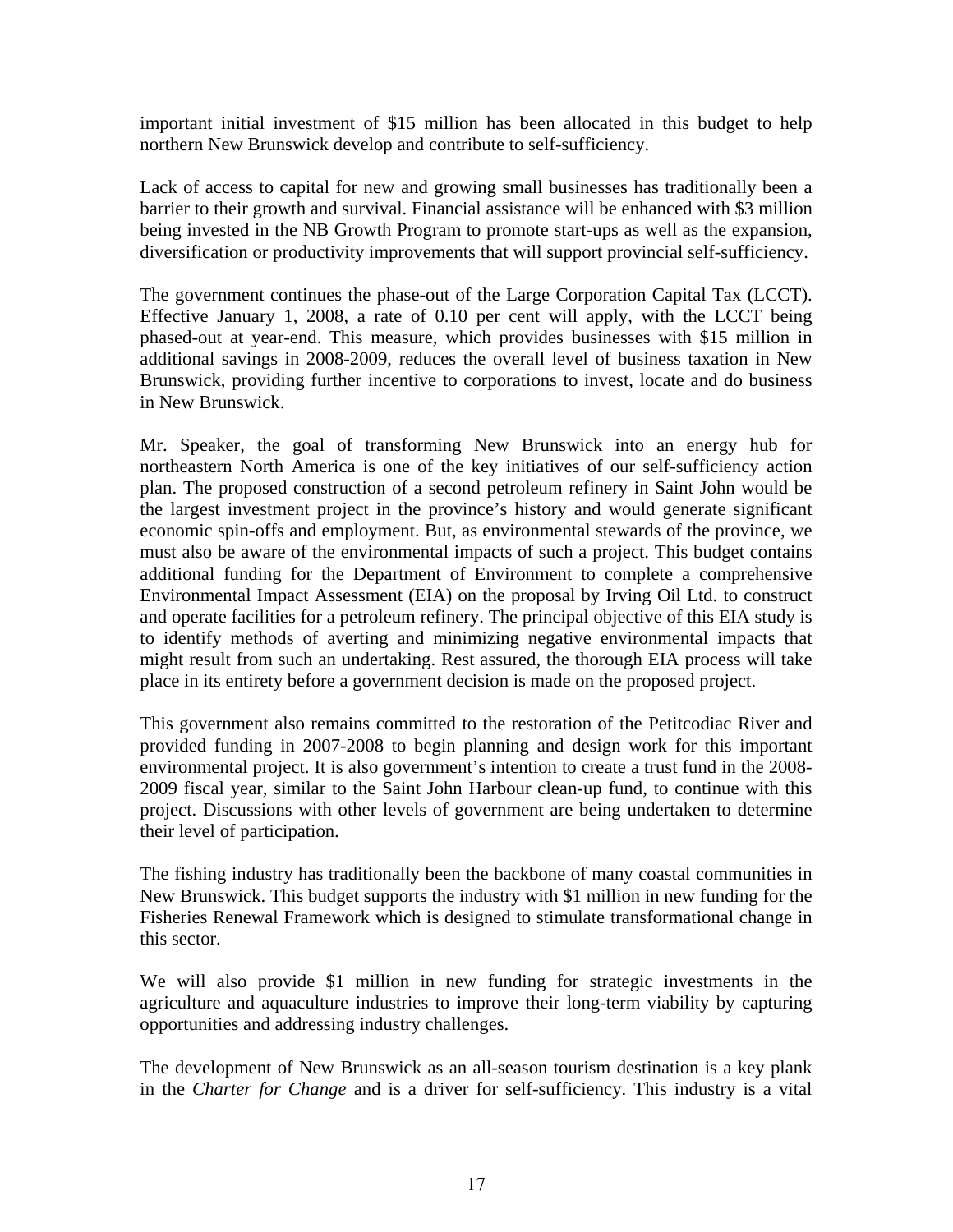contributor to a growing economy in all areas of the province and will be supported by increased investment in 2008-2009 to enhance activities to aggressively market the province. This will be in addition to the \$1.2 million added in the 2007-2008 Budget.

As part of our Tourism Initiative announced last May, this government is also making significant investments to revitalize and expand key tourism infrastructure in order to enhance the visitor experience. The 2008-2009 Capital Budget includes an investment of \$5.5 million in the province's key tourism assets, including Kings Landing, Village Historique Acadien, Mount Carleton Provincial Park and Sugarloaf Provincial Park. This builds on key investments made last year, including \$5 million for the Fundy Trail.

Mr. Speaker, today's budget includes a reduction of \$12.7 million in silviculture funding. Of this, \$4.7 million is related to the elimination of contributions by the forest industry to the voluntary levy program, \$4 million is due to increasing landowner contributions for silviculture on their private woodlots, with the remaining \$4 million attributable to a reduction in funding for the Crown land silviculture program.

Despite this reduction, the province has provided significant financial support to the forest industry and implemented numerous measures for forest sector workers, businesses and communities, especially in Dalhousie, Miramichi and Bathurst, to help in their transition to the new realities in the forest sector. Government initiatives that have supported the industry include a combination of tax relief, loans and guarantees, training and re-training programs and fibre royalty reductions, with financial assistance and offers of assistance totaling more than \$300 million over the past several years.

Tax relief includes the Investment Tax Credit for Forestry, the High Energy Use Tax Rebate offered to pulp and paper mills, and the phase-out of the Large Corporation Capital Tax. Loans and other forms of financial support have been made available to mills to modernize operations. Royalties have been reduced for species such as hardwood logs, hardwood and groundwood pulp, and softwood pulpwood. Funding has been also provided for programs to upgrade and re-train current forest industry employees, as well as those displaced by the market downturn. Funding for communities and workers under the Community Development Trust will be available in the near future.

The government has also taken the initiative of engaging a team of national and New Brunswick experts to find ways to help the long-term competitiveness of our forest industry while respecting the environment, and to identify new opportunities to best increase New Brunswick's competitiveness in the global forest products marketplace. This team is expected to report back to government by June of this year. As well, the Forest Diversity and Wood Supply Task Force led by Dr. Thom Erdle will be releasing the results of its two-year study on assessing a range of options for the future management of Crown land. Public information sessions will be held on these reports following their release.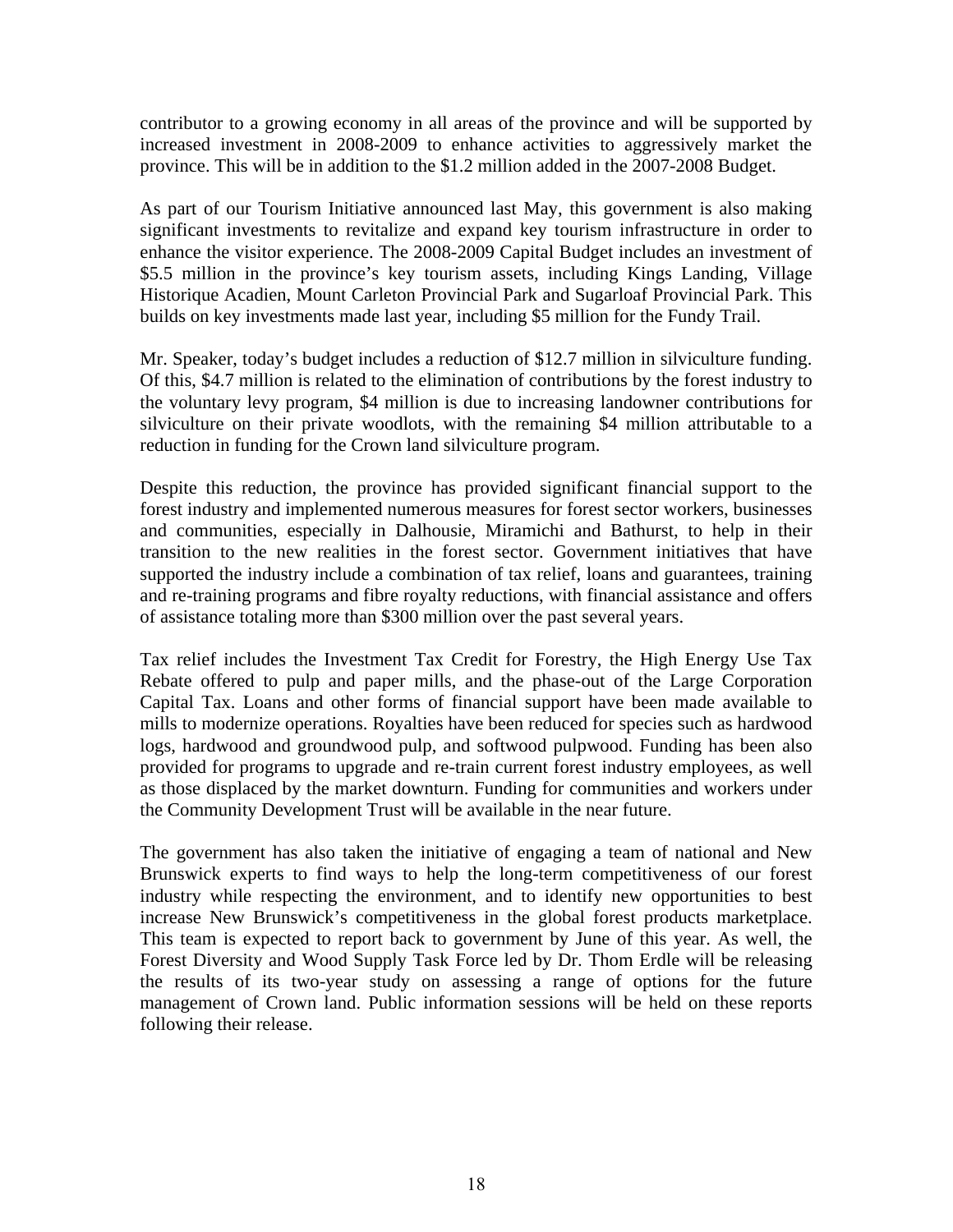## <span id="page-18-0"></span>**A Competitive Tax System for a Self-Sufficient New Brunswick**

Mr. Speaker, the New Brunswick tax system raises revenues to pay for the services the province delivers such as health care, education, social programs, and highways. The tax system plays an important role in supporting economic growth and wealth creation. It must be equitable to all New Brunswickers, and it must place New Brunswick in a favourable position with respect to competing jurisdictions. One of the pillars supporting the self-sufficiency objective is the transformation of the tax system. New Brunswick's overall tax burden is competitive, but significant reforms will be required to support selfsufficiency.

During the past several months, this government has taken steps toward reviewing the New Brunswick tax system, and several options on how to transform the tax system are being finalized. In April, we will table a Green Paper that will outline options to significantly reform the tax system with our purpose to better facilitate wealth generation by all New Brunswickers, and make the province more attractive to investment and high paying jobs. The focus of this paper will be the entire tax system: personal income tax, corporate income tax, property taxes for individuals and businesses, consumption taxes, and fuel taxes. All will be fully examined. The paper will also include an examination of ways to ensure that local governments making decisions on financing public expenditures are more transparent and accountable to taxpayers who pay for these services.

In order to achieve stronger rates of economic growth and help attract skilled labour to New Brunswick, personal tax reform is necessary. Transformational personal tax reform will leave more income in the hands of New Brunswickers, help increase savings and investment, and generate wealth for current and future generations. A simplified personal tax system with significant income tax reductions will assist in achieving these outcomes.

It is important that business taxation be competitive with other jurisdictions and not be a deterrent for corporations to locate and invest in New Brunswick. Reducing the tax on corporate income will enhance New Brunswick's business tax competitiveness, and assist in encouraging new investment and job creation in New Brunswick, which are vital to economic growth and self-sufficiency.

These changes will grow the tax base over time, enabling us to invest in the priorities of New Brunswickers and move us on the path to greater self-sufficiency in a fiscally responsible manner.

The Green Paper that we will table in April will outline the general direction of tax reform, as well as present a range of options to improve the overall tax system, support economic growth, encourage savings and investment, and attract skilled labour to New Brunswick.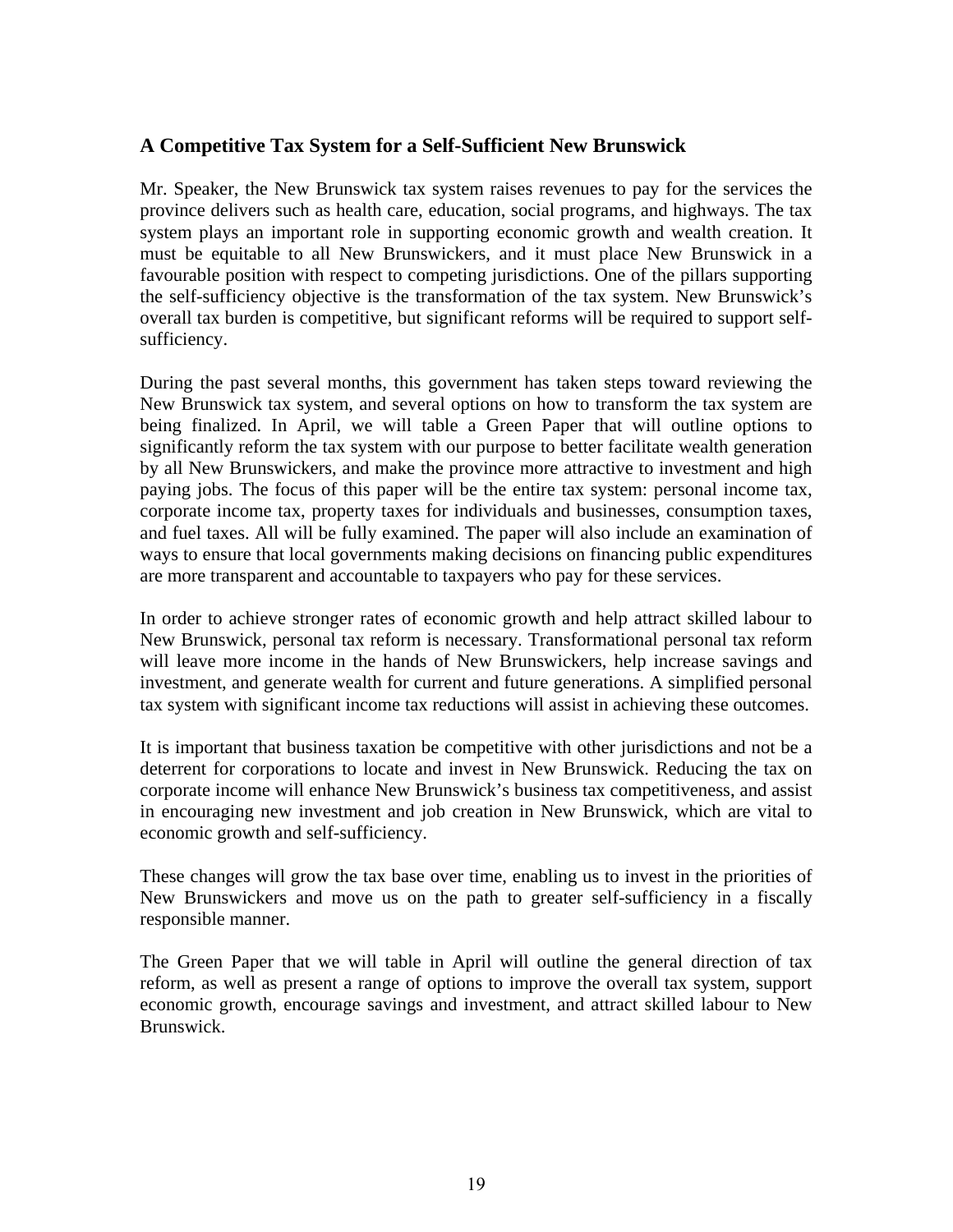<span id="page-19-0"></span>A Select Committee of the Legislature will be appointed to conduct consultations with stakeholders over the summer. This Committee will report back in the fall with recommendations for the government to consider and act upon.

We are not alone in looking at our tax system. In its October 2007 Economic Update, the federal government reiterated its Tax Advantage for Canada plan to make Canada more competitive and attractive for businesses to invest, spend and create jobs. As part of this, the federal government is encouraging provinces and territories to harmonize sales taxes, eliminate corporation capital taxes, and lower corporate income taxes.

New Brunswick supports this direction and, in fact, is well on its way to meeting the challenge. We are among four provinces that already have adopted a value-added sales tax regime. And, the phasing-out of our Large Corporation Capital Tax will be completed by year-end, further improving our competitiveness in 2009. In fact, Mr. Speaker, the federal government has noted that in 2012, New Brunswick will have an overall business tax advantage compared to all other Canadian jurisdictions.

In terms of lower corporate taxes, we are generally supportive of the federal government's principle of lowering the statutory corporate income tax rate to a combined 25 per cent federal-provincial-territorial rate by 2012 that would enhance Canada's position internationally as a country favoured for business investment. Lower provincial corporate income taxes will be among the tax reform options in our Green Paper.

As we embark on the process of tax reform, Mr. Speaker, we must continue to manage the province's finances in a fiscally responsible manner and respect our balanced budget legislation. As with all initiatives announced by this government, tax reform will need to be undertaken in this context.

## **Conclusion**

Mr. Speaker, this budget is about making the decisions necessary to achieve selfsufficiency by 2026 through transformative change in our economy, our workforce, our relationships and our government. Today's budget makes strategic investments towards these objectives. It invests in the priorities of New Brunswickers. It maintains fiscal responsibility by providing for a balanced budget. And it sets out the process we will follow to reform our tax system to achieve our goals.

The process of transformational change will not be easy, but it is necessary. Today's budget reflects our commitment to leadership as we embark on the road to selfsufficiency.

We all know that New Brunswick is a great place to live, work and do business today. But we are aiming higher. By 2026, we are aiming to be self-sufficient here in this place we call New Brunswick.

Thank you, Mr. Speaker.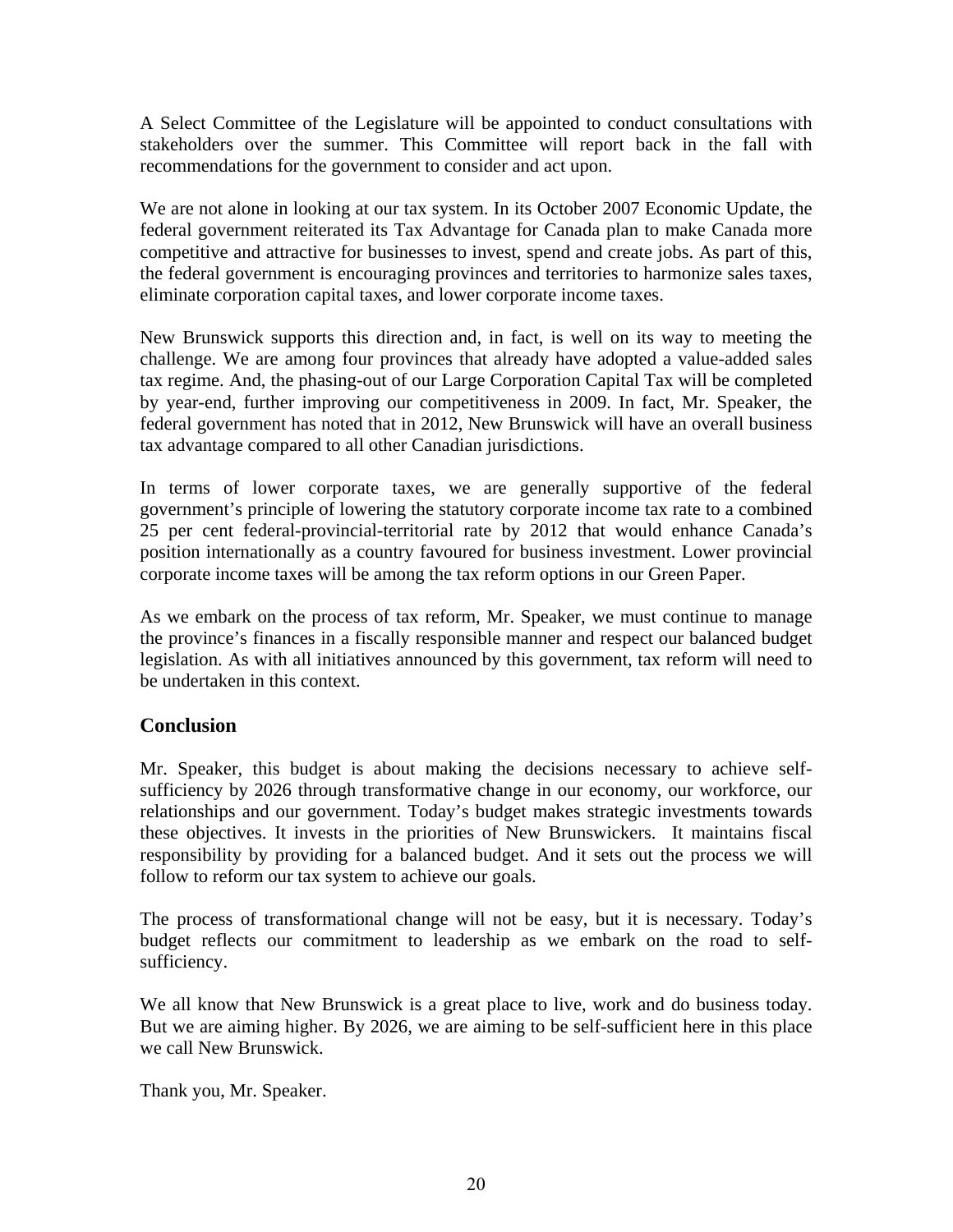#### **APPENDIX: SUMMARY BUDGET INFORMATION**

#### **COMPARATIVE STATEMENT OF SURPLUS OR DEFICIT Thousands**

**\$**

#### **Year Ending March 31**

|                      | 2008<br><b>Estimate</b> | 2008<br><b>Revised</b> | 2009<br><b>Estimate</b> |
|----------------------|-------------------------|------------------------|-------------------------|
| <b>Revenue</b>       |                         |                        |                         |
|                      | 6,292,816               | 6,517,213              | 6,671,622               |
|                      | 240                     | 1,193                  | 115                     |
|                      | 49,196                  | 56,774                 | 52,198                  |
|                      | 81,865                  | 87,926                 | 126,950                 |
|                      | 227,500                 | 230,400                | 224,800                 |
|                      | 25,477                  | 25,477                 | 28,666                  |
| <b>Total Revenue</b> | 6,677,094               | 6,918,983              | 7,104,351               |
| <b>Expense</b>       |                         |                        |                         |
|                      | 6,190,118               | 6,422,928              | 6,565,526               |
|                      | 77,844                  | 79,819                 | 81,160                  |
|                      | 51,367                  | 55,690                 | 53,632                  |
|                      | 70,317                  | 91,711                 | 115,498                 |
|                      | 250,351                 | 250,870                | 269,507                 |
| <b>Total Expense</b> | 6,639,997               | 6,901,018              | 7,085,323               |
|                      | 37,097                  | 17,965                 | 19,028                  |

#### **Note:**

The format of this statement has been simplified for 2008-2009. Please refer to page 28 for a comparative schedule using the format as presented in the 2007-2008 Budget.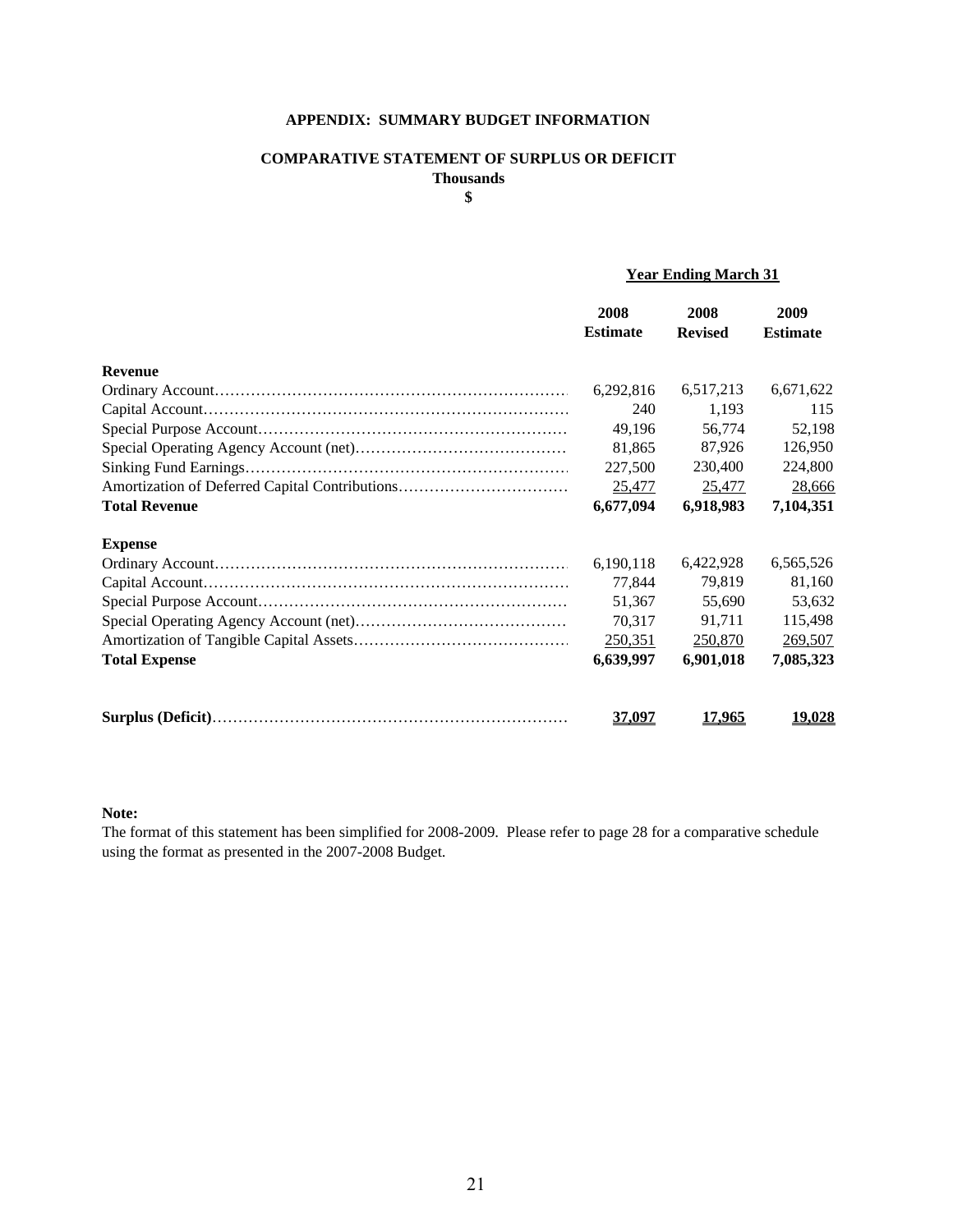#### **COMPARATIVE STATEMENT OF CHANGE IN NET DEBT**

**Thousands**

\$

|                                                     | <b>Year Ending March 31</b> |                        |                         |
|-----------------------------------------------------|-----------------------------|------------------------|-------------------------|
|                                                     | 2008<br><b>Estimate</b>     | 2008<br><b>Revised</b> | 2009<br><b>Estimate</b> |
|                                                     | 37,097                      | 17.965                 | 19,028                  |
|                                                     | (777, 840)                  | (794.683)              | (404, 807)              |
|                                                     | 250,351                     | 250,870                | 269,507                 |
| Revenue Received to Acquire Tangible Capital Assets | 159.889                     | 153,220                | 26,669                  |
|                                                     | (25, 477)                   | (25, 477)              | (28,666)                |
|                                                     | (355,980)                   | (398, 105)             | (118,269)               |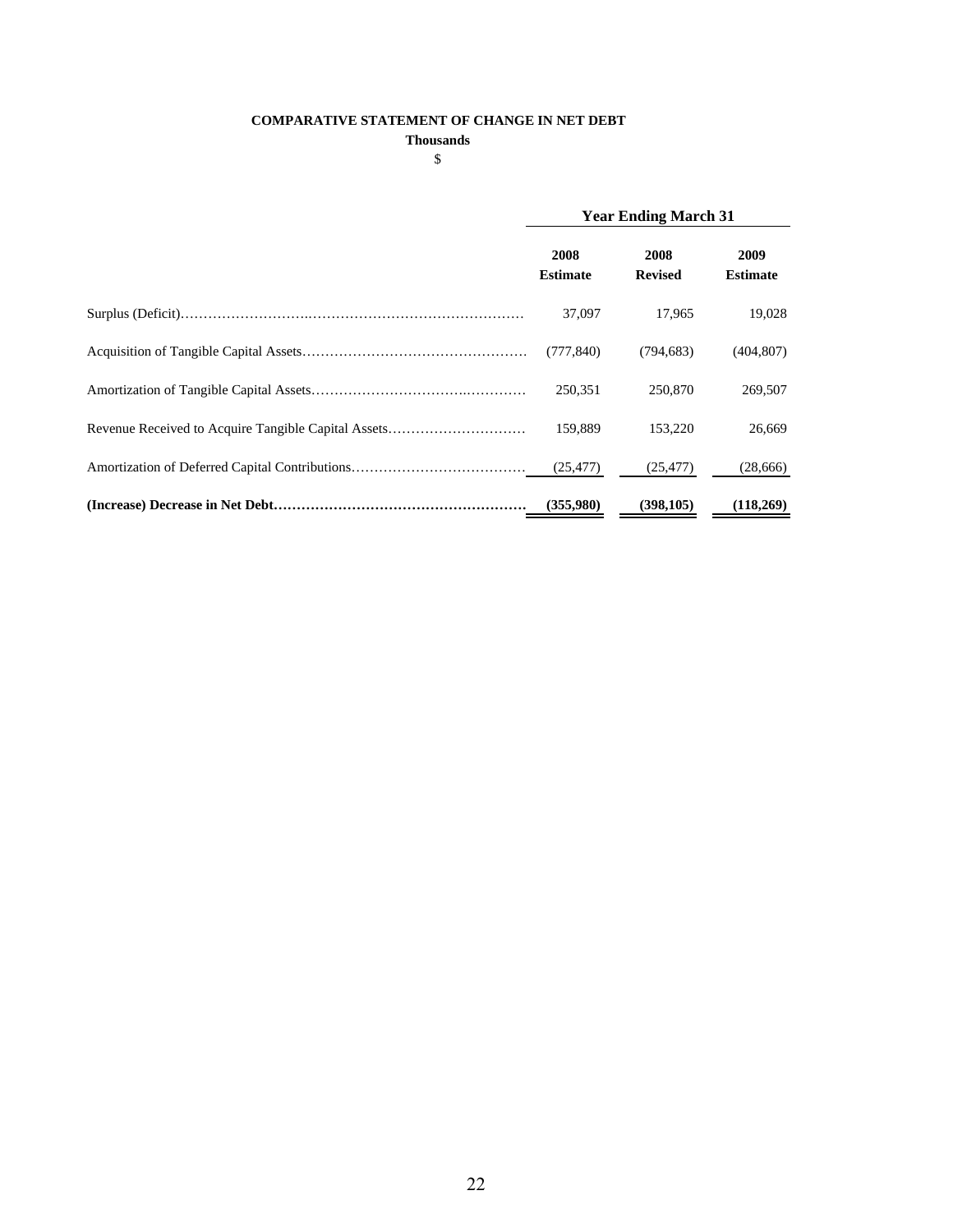#### **TOTAL REVENUE 2008-2009 Thousands \$**

| <b>DEPARTMENT</b>                                             | <b>ORDINARY</b><br><b>ACCOUNT</b> | <b>CAPITAL</b><br><b>ACCOUNT</b> | <b>SPECIAL</b><br><b>PURPOSE</b><br><b>ACCOUNT</b> | <b>SPECIAL</b><br><b>OPERATING</b><br><b>AGENCY</b><br><b>ACCOUNT (NET)</b> | <b>TOTAL</b> |
|---------------------------------------------------------------|-----------------------------------|----------------------------------|----------------------------------------------------|-----------------------------------------------------------------------------|--------------|
| Agriculture and Aquaculture                                   | 6.677                             | $\mathbf{0}$                     | $\overline{0}$                                     | $\boldsymbol{0}$                                                            | 6,677        |
| <b>Business New Brunswick</b>                                 | 10,551                            | 20                               | $\boldsymbol{0}$                                   | $\boldsymbol{0}$                                                            | 10,571       |
| Education                                                     | 32,932                            | $\mathbf{0}$                     | 12,991                                             | $\boldsymbol{0}$                                                            | 45,923       |
| Energy                                                        | 363                               | $\boldsymbol{0}$                 | $\boldsymbol{0}$                                   | $\boldsymbol{0}$                                                            | 363          |
| Energy Efficiency and Conservation<br>Agency of New Brunswick | 801                               | $\boldsymbol{0}$                 | $\boldsymbol{0}$                                   | $\boldsymbol{0}$                                                            | 801          |
| Environment                                                   | 4,488                             | $\boldsymbol{0}$                 | 8,500                                              | $\boldsymbol{0}$                                                            | 12,988       |
| Finance                                                       | 5,741,420                         | $\overline{0}$                   | 56                                                 | $\boldsymbol{0}$                                                            | 5,741,476    |
| Fisheries                                                     | 165                               | $\overline{0}$                   | $\mathbf{0}$                                       | $\boldsymbol{0}$                                                            | 165          |
| Health                                                        | 38,689                            | $\boldsymbol{0}$                 | 1,370                                              | $\boldsymbol{0}$                                                            | 40,059       |
| Justice and Consumer Affairs                                  | 47,387                            | $\boldsymbol{0}$                 | 449                                                | $\boldsymbol{0}$                                                            | 47,836       |
| Legislative Assembly                                          | 484                               | $\overline{0}$                   | $\overline{0}$                                     | $\overline{0}$                                                              | 484          |
| <b>Local Government</b>                                       | 297                               | $\mathbf{0}$                     | $\mathbf{0}$                                       | $\overline{0}$                                                              | 297          |
| <b>Natural Resources</b>                                      | 79,624                            | 40                               | 2,723                                              | $\overline{0}$                                                              | 82,387       |
| Office of the Attorney General                                | 128                               | $\boldsymbol{0}$                 | $\boldsymbol{0}$                                   | $\boldsymbol{0}$                                                            | 128          |
| Office of the Comptroller                                     | 175                               | $\boldsymbol{0}$                 | $\boldsymbol{0}$                                   | $\boldsymbol{0}$                                                            | 175          |
| Other Agencies                                                | 400,724                           | $\boldsymbol{0}$                 | $\overline{0}$                                     | $\boldsymbol{0}$                                                            | 400,724      |
| Post-Secondary Education, Training<br>and Labour              | 137,603                           | $\boldsymbol{0}$                 | 2,253                                              | 28,174                                                                      | 168,030      |
| <b>Public Safety</b>                                          | 107,453                           | $\overline{0}$                   | 6,581                                              | 5,704                                                                       | 119,738      |
| <b>Regional Development Corporation</b>                       | $\overline{0}$                    | $\mathbf{0}$                     | $\mathbf{0}$                                       | 89,889                                                                      | 89,889       |
| Social Development                                            | 52,643                            | 50                               | 14,333                                             | $\boldsymbol{0}$                                                            | 67,026       |
| Supply and Services                                           | 624                               | 5                                | 1,063                                              | $\mathbf{0}$                                                                | 1,692        |
| <b>Tourism and Parks</b>                                      | 3,369                             | $\boldsymbol{0}$                 | 60                                                 | 2,583                                                                       | 6,012        |
| Transportation                                                | 5,025                             | $\boldsymbol{0}$                 | $\overline{0}$                                     | 600                                                                         | 5,625        |
| Wellness, Culture and Sport                                   | $\overline{0}$                    | $\boldsymbol{0}$                 | 1,819                                              | $\overline{0}$                                                              | 1,819        |
| Sub-total                                                     | 6,671,622                         | 115                              | 52,198                                             | 126,950                                                                     | 6,850,885    |
| <b>Sinking Fund Earnings</b>                                  |                                   |                                  |                                                    |                                                                             | 224,800      |
| Amortization of Deferred Capital Contributions                |                                   |                                  |                                                    |                                                                             | 28,666       |
|                                                               |                                   |                                  |                                                    |                                                                             |              |

#### **TOTAL REVENUE**

**7,104,351**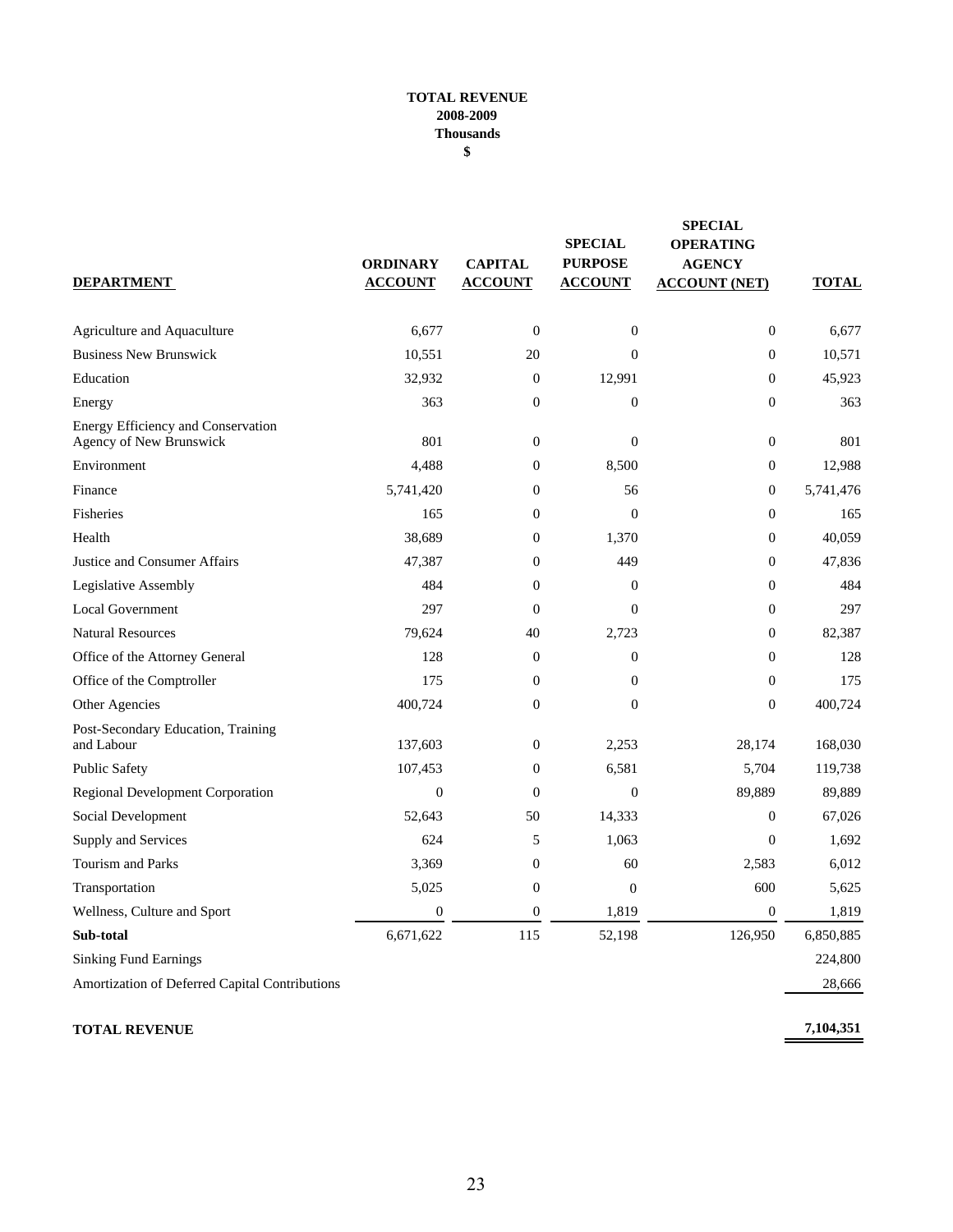#### **COMPARATIVE STATEMENT OF ESTIMATED GROSS REVENUE BY SOURCE**

#### **Thousands**

**\$**

|                                      | <b>Year Ending March 31</b> |                        |                         |  |
|--------------------------------------|-----------------------------|------------------------|-------------------------|--|
| <b>OWN SOURCE</b>                    | 2008<br><b>Estimate</b>     | 2008<br><b>Revised</b> | 2009<br><b>Estimate</b> |  |
| <b>Taxes</b>                         |                             |                        |                         |  |
|                                      | 1,210,300                   | 1,251,000              | 1,266,000               |  |
|                                      | 238,800                     | 267,000                | 183,000                 |  |
|                                      | 70,000                      | 116,600                | 100,000                 |  |
|                                      | 369,000                     | 364,000                | 382,900                 |  |
|                                      | 909,200                     | 839,500                | 950,000                 |  |
|                                      | 191,200                     | 199,000                | 199,000                 |  |
|                                      | 84,000                      | 80,000                 | 80,000                  |  |
|                                      | 65                          | 60                     | 65                      |  |
|                                      | 39,600                      | 39,300                 | 40,200                  |  |
|                                      | 6,200                       | 6,400                  | 6,400                   |  |
|                                      | 26,300                      | 31,200                 | 14,000                  |  |
|                                      | 10,000                      | 7,000                  | 7,000                   |  |
|                                      | 3,154,665                   | 3,201,060              | 3,228,565               |  |
|                                      | 189,742                     | 277,791                | 251,738                 |  |
|                                      | 100,565                     | 100,999                | 101,256                 |  |
|                                      | 209,096                     | 223,836                | 232,423                 |  |
|                                      | 65,176                      | 66,676                 | 70,950                  |  |
|                                      | 116,125                     | 118,125                | 118,375                 |  |
|                                      | 7,183                       | 8,172                  | 7,943                   |  |
|                                      | 25,473                      | 27,402                 | 26,748                  |  |
|                                      | 3,868,025                   | 4,024,061              | 4,037,998               |  |
| <b>Unconditional Grants – Canada</b> |                             |                        |                         |  |
|                                      | 1,435,200                   | 1,476,500              | 1,583,800               |  |
|                                      | 513,900                     | 517,400                | 532,500                 |  |
|                                      | 217,500                     | 219,700                | 238,000                 |  |
|                                      | 1,938                       | 1,938                  | 1,938                   |  |
|                                      | 2,168,538                   | 2,215,538              | 2,356,238               |  |
|                                      | 256,253                     | 277,614                | 277,386                 |  |
|                                      | 2,424,791                   | 2,493,152              | 2,633,624               |  |
|                                      | 6.292.816                   | 6.517.213              | 6.671.622               |  |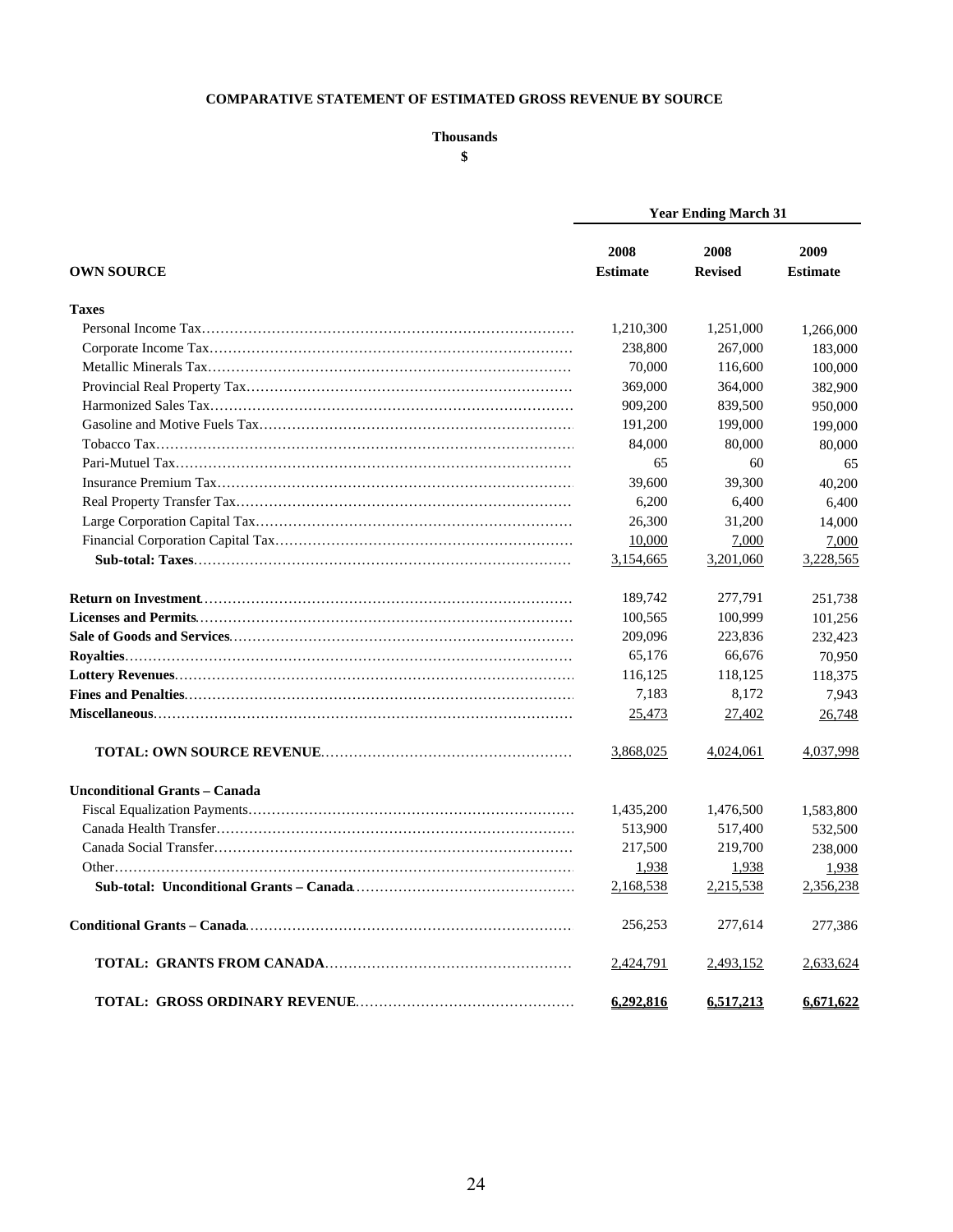#### **TOTAL EXPENSE 2008-2009 Thousands \$**

| <b>DEPARTMENT</b>                                             | <b>ORDINARY</b><br><b>ACCOUNT</b> | <b>CAPITAL</b><br><b>ACCOUNT</b> | <b>SPECIAL</b><br><b>PURPOSE</b><br><b>ACCOUNT</b> | <b>SPECIAL</b><br><b>OPERATING</b><br><b>AGENCY</b><br><b>ACCOUNT (NET)</b> | <b>TOTAL</b> |
|---------------------------------------------------------------|-----------------------------------|----------------------------------|----------------------------------------------------|-----------------------------------------------------------------------------|--------------|
| Agriculture and Aquaculture                                   | 35,595                            | 400                              | $\theta$                                           | $\mathbf{0}$                                                                | 35,995       |
| <b>Business New Brunswick</b>                                 | 52,304                            | $\boldsymbol{0}$                 | $\Omega$                                           | $\mathbf{0}$                                                                | 52,304       |
| Education                                                     | 941.630                           | $\boldsymbol{0}$                 | 12,991                                             | $\mathbf{0}$                                                                | 954,621      |
| Energy                                                        | 3,285                             | $\boldsymbol{0}$                 | $\mathbf{0}$                                       | $\overline{0}$                                                              | 3,285        |
| Energy Efficiency and Conservation<br>Agency of New Brunswick | 12,688                            | $\boldsymbol{0}$                 | $\overline{0}$                                     | $\mathbf{0}$                                                                | 12,688       |
| Environment                                                   | 13,872                            | $\boldsymbol{0}$                 | 8,500                                              | $\mathbf{0}$                                                                | 22,372       |
| <b>Executive Council Office</b>                               | 5,669                             | $\boldsymbol{0}$                 | $\Omega$                                           | $\mathbf{0}$                                                                | 5,669        |
| Finance                                                       | 12,793                            | $\boldsymbol{0}$                 | 56                                                 | $\mathbf{0}$                                                                | 12,849       |
| Fisheries                                                     | 3,871                             | $\boldsymbol{0}$                 | $\theta$                                           | $\overline{0}$                                                              | 3,871        |
| <b>General Government</b>                                     | 581,576                           | $\boldsymbol{0}$                 | $\Omega$                                           | $\overline{0}$                                                              | 581,576      |
| Health                                                        | 2,197,735                         | 0                                | 1,330                                              | $\mathbf{0}$                                                                | 2,199,065    |
| Intergovernmental Affairs                                     | 5,025                             | $\boldsymbol{0}$                 | $\theta$                                           | $\mathbf{0}$                                                                | 5,025        |
| Justice and Consumer Affairs                                  | 40.017                            | $\boldsymbol{0}$                 | 449                                                | $\mathbf{0}$                                                                | 40,466       |
| Legislative Assembly                                          | 23,535                            | $\theta$                         | $\Omega$                                           | $\overline{0}$                                                              | 23,535       |
| <b>Local Government</b>                                       | 113,957                           | $\boldsymbol{0}$                 | $\mathbf{0}$                                       | $\mathbf{0}$                                                                | 113,957      |
| Maritime Provinces Higher Education<br>Commission             | 120,465                           | $\boldsymbol{0}$                 | $\Omega$                                           | $\mathbf{0}$                                                                | 120,465      |
| <b>Natural Resources</b>                                      | 84,112                            | 1,200                            | 2,744                                              | $\mathbf{0}$                                                                | 88,056       |
| Office of the Attorney General                                | 14,785                            | $\boldsymbol{0}$                 | $\theta$                                           | $\overline{0}$                                                              | 14,785       |
| Office of the Comptroller                                     | 4,656                             | $\boldsymbol{0}$                 | $\mathbf{0}$                                       | $\mathbf{0}$                                                                | 4,656        |
| Office of Human Resources                                     | 5,838                             | $\boldsymbol{0}$                 | $\overline{0}$                                     | $\mathbf{0}$                                                                | 5,838        |
| Office of the Premier                                         | 1,720                             | $\boldsymbol{0}$                 | $\mathbf{0}$                                       | $\mathbf{0}$                                                                | 1,720        |
| Post-Secondary Education, Training<br>and Labour              | 276,953                           | $\boldsymbol{0}$                 | 2,223                                              | 28,174                                                                      | 307,350      |
| <b>Public Safety</b>                                          | 116,594                           | $\boldsymbol{0}$                 | 7,281                                              | 6,498                                                                       | 130,373      |
| Regional Development Corporation                              | 51,763                            | 16,500                           | $\mathbf{0}$                                       | 90,789                                                                      | 159,052      |
| Service of the Public Debt                                    | 597,021                           | $\boldsymbol{0}$                 | $\mathbf{0}$                                       | $\mathbf{0}$                                                                | 597,021      |
| Social Development                                            | 910,425                           | $\boldsymbol{0}$                 | 14,500                                             | 0                                                                           | 924,925      |
| Supply and Services                                           | 109,138                           | 11,532                           | 1,629                                              | 0                                                                           | 122,299      |
| Tourism and Parks                                             | 31,526                            | 2,128                            | 55                                                 | 2,569                                                                       | 36,278       |
| Transportation                                                | 178,881                           | 49,400                           | $\boldsymbol{0}$                                   | (12, 532)                                                                   | 215,749      |
| Wellness, Culture and Sport                                   | 18,097                            | $\boldsymbol{0}$                 | 1,874                                              | $\boldsymbol{0}$                                                            | 19,971       |
| Sub-total                                                     | 6,565,526                         | 81,160                           | 53,632                                             | 115,498                                                                     | 6,815,816    |
| Amortization of Tangible Capital Assets                       |                                   |                                  |                                                    |                                                                             | 269,507      |

**TOTAL EXPENSE 7,085,323**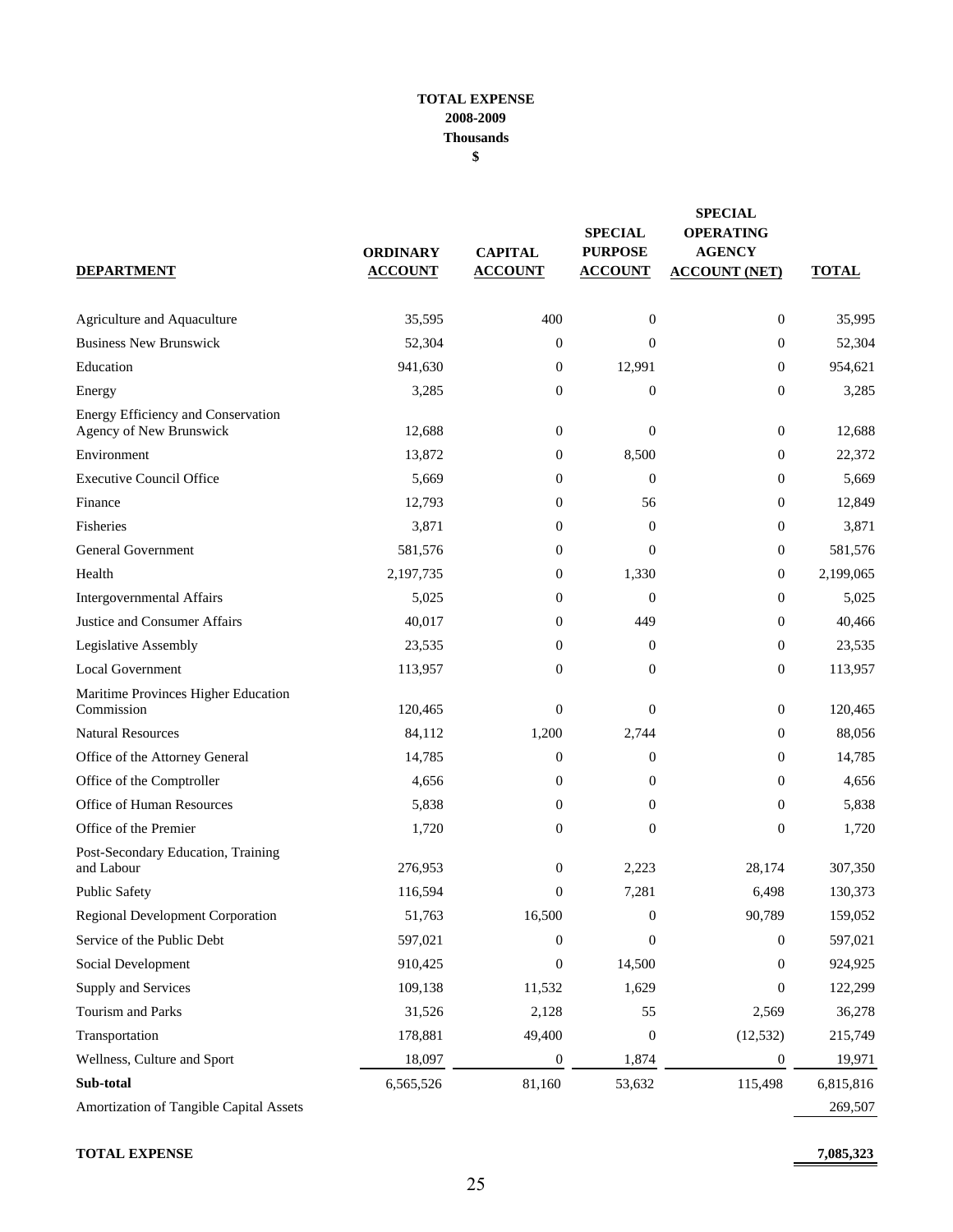#### *FISCAL RESPONSIBILITY AND BALANCED BUDGET ACT*

#### **Millions \$**

## **2007-2008 to 2010-2011 Fiscal Period**

| <b>Year Ending March 31</b> |                           |
|-----------------------------|---------------------------|
| 2008<br><b>Revised</b>      | 2009<br><b>Estimate</b>   |
| 6,919.0<br>0.0<br>6,919.0   | 7.104.4<br>0.0<br>7,104.4 |
| 6,901.0<br>18.0             | 7,085.3<br>19.0           |
| 0.0                         | 18.0                      |
| 18.0                        | 37.0                      |

| <b>Year Ending March 31</b> |         |         |
|-----------------------------|---------|---------|
| 2007                        | 2008    | 2009    |
| 6,577.9                     | 6,976.0 | 7,094.3 |
| 25.221                      | 26,639  | 27,704  |
| 26.1%                       | 26.2%   | 25.6%   |

**Note:** Columns may not add due to rounding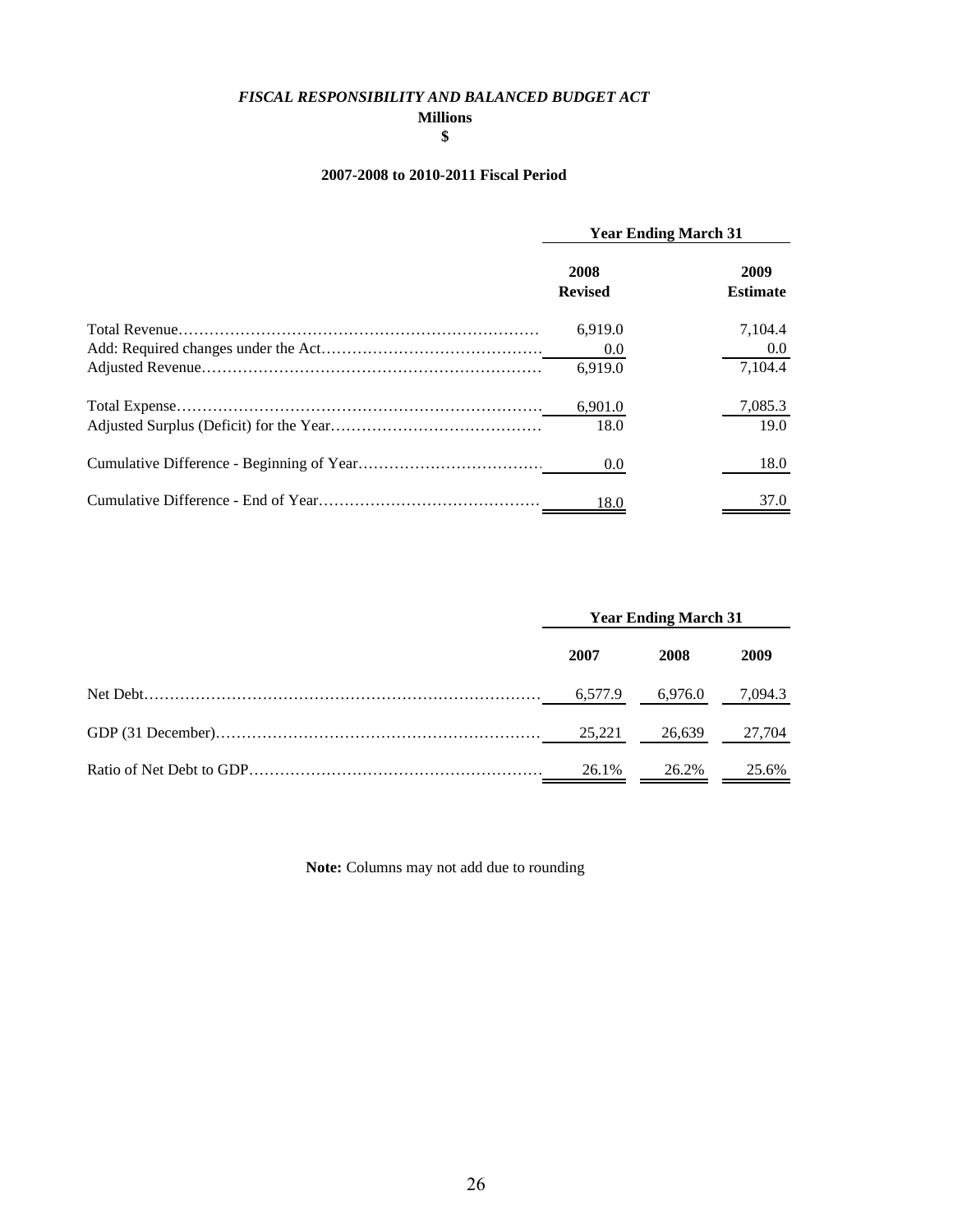#### **NEW BRUNSWICK ROAD IMPROVEMENT FUND**

**Thousands**

**\$**

|                                                | <b>Year Ending March 31</b> |                        |                         |
|------------------------------------------------|-----------------------------|------------------------|-------------------------|
|                                                | 2008<br><b>Estimate</b>     | 2008<br><b>Revised</b> | 2009<br><b>Estimate</b> |
| <b>Revenue</b>                                 |                             |                        |                         |
|                                                | 191,200                     | 199,000                | 199,000                 |
| <b>Expenditures</b>                            |                             |                        |                         |
| Department of Transportation                   |                             |                        |                         |
|                                                | 717,350                     | 720,368                | 325,830                 |
|                                                | 170,721                     | 184,421                | 178,841                 |
|                                                | 888.071                     | 904.789                | 504,671                 |
|                                                | 696.871                     | 705,789                | 305,671                 |
| <b>Source of Funding for Net Expenditures</b>  |                             |                        |                         |
|                                                | 155,839                     | 151,769                | 23,850                  |
| Provincial Contribution from Consolidated Fund | 541,032                     | 554,020                | 281,821                 |
| <b>TOTAL</b>                                   | 696.871                     | 705,789                | 305,671                 |

#### **Note:**

Capital account expenditures relating to the Vehicle Management Agency have been excluded from the total expenditures above.